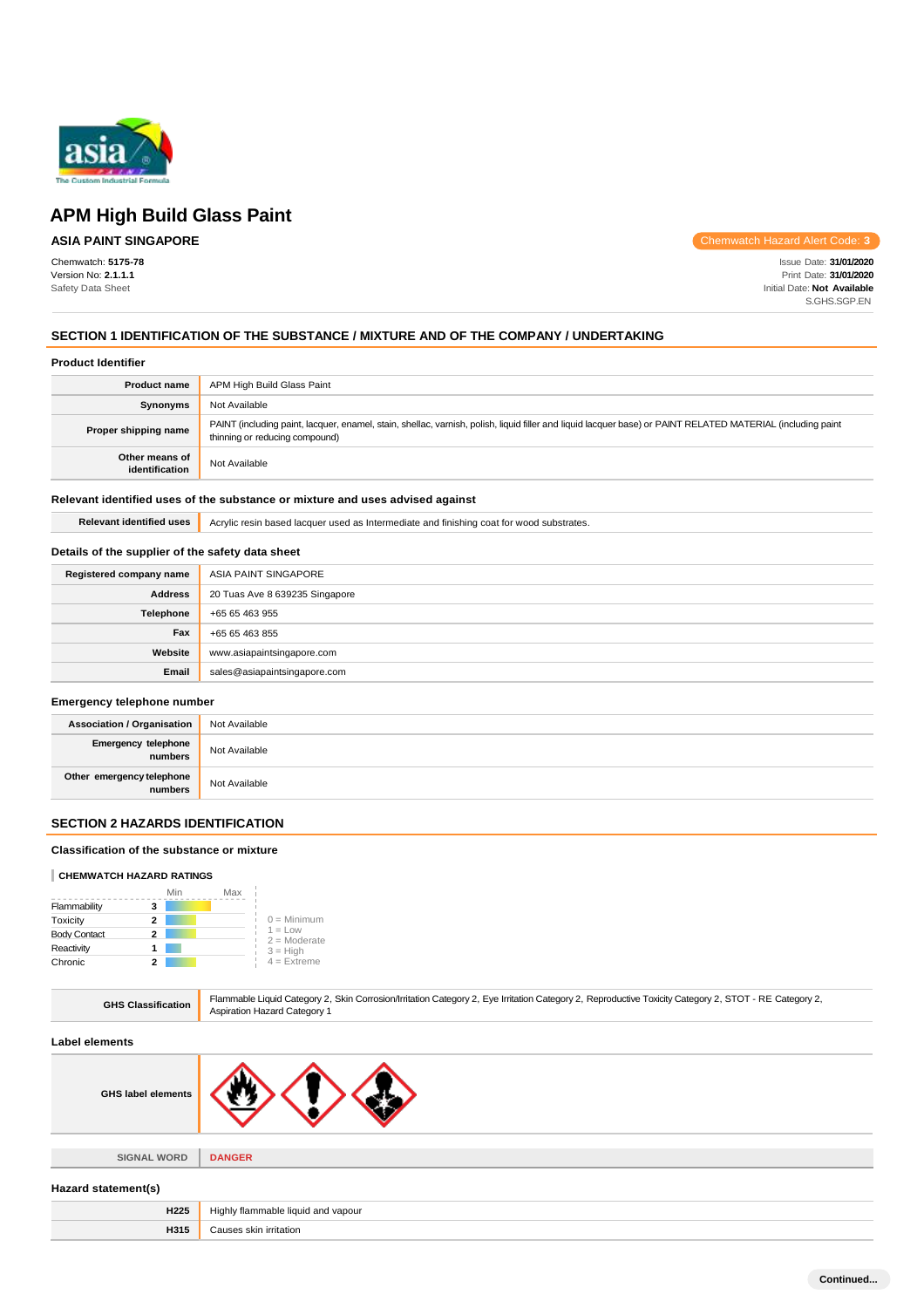| H319        | Causes serious eye irritation                                     |
|-------------|-------------------------------------------------------------------|
| <b>H361</b> | Suspected of damaging fertility or the unborn child               |
| <b>H373</b> | May cause damage to organs through prolonged or repeated exposure |
| <b>H304</b> | May be fatal if swallowed and enters airways                      |

#### **Precautionary statement(s) Prevention**

| P201 | Obtain special instructions before use.                                                        |
|------|------------------------------------------------------------------------------------------------|
| P210 | Keep away from heat, hot surfaces, sparks, open flames and other ignition sources. No smoking. |
| P233 | Keep container tightly closed.                                                                 |
| P260 | Do not breathe dust/fume/gas/mist/vapours/spray.                                               |
| P280 | Wear protective gloves/protective clothing/eye protection/face protection.                     |
| P240 | Ground/bond container and receiving equipment.                                                 |
| P241 | Use explosion-proof electrical/ventilating/lighting/intrinsically safe equipment.              |
| P242 | Use only non-sparking tools.                                                                   |
| P243 | Take precautionary measures against static discharge.                                          |

## **Precautionary statement(s) Response**

| P301+P310      | IF SWALLOWED: Immediately call a POISON CENTER/doctor/physician/first aider                                                      |
|----------------|----------------------------------------------------------------------------------------------------------------------------------|
| P308+P313      | IF exposed or concerned: Get medical advice/attention.                                                                           |
| P331           | Do NOT induce vomiting.                                                                                                          |
| P370+P378      | In case of fire: Use alcohol resistant foam or normal protein foam for extinction.                                               |
| P305+P351+P338 | IF IN EYES: Rinse cautiously with water for several minutes. Remove contact lenses, if present and easy to do. Continue rinsing. |
| P314           | Get medical advice/attention if you feel unwell.                                                                                 |
| P337+P313      | If eye irritation persists: Get medical advice/attention.                                                                        |
| P302+P352      | IF ON SKIN: Wash with plenty of water and soap                                                                                   |
| P303+P361+P353 | IF ON SKIN (or hair): Take off immediately all contaminated clothing. Rinse skin with water/shower.                              |
| P332+P313      | If skin irritation occurs: Get medical advice/attention.                                                                         |
| P362+P364      | Take off contaminated clothing and wash it before reuse.                                                                         |

#### **Precautionary statement(s) Storage**

| P403+P235 | Store<br>. a woll vontilated<br>l place. Keep cool. |
|-----------|-----------------------------------------------------|
| P405      | <b>Store</b><br>:ked up                             |

#### **Precautionary statement(s) Disposal**

**P501** Dispose of contents/container to authorised chemical landfill or if organic to high temperature incineration

## **SECTION 3 COMPOSITION / INFORMATION ON INGREDIENTS**

#### **Substances**

See section below for composition of Mixtures

#### **Mixtures**

| <b>CAS No</b> | %[weight] | Name                            |  |
|---------------|-----------|---------------------------------|--|
| 123-86-4      | <10       | n-butyl acetate                 |  |
| 108-88-3      | < 10      | toluene                         |  |
| 141-78-6      | $<$ 5     | ethyl acetate                   |  |
| 111-76-2      | $<$ 5     | ethylene glycol monobutyl ether |  |
| 71-36-3       | $<$ 5     | n-butanol                       |  |
| 78-93-3       | ≺5        | methyl ethyl ketone             |  |
| 84-74-2       | - <1      | dibutyl phthalate               |  |

## **SECTION 4 FIRST AID MEASURES**

## **Description of first aid measures**

| <b>Eye Contact</b>  | If this product comes in contact with the eyes:<br>Wash out immediately with fresh running water.<br>Ensure complete irrigation of the eye by keeping eyelids apart and away from eye and moving the eyelids by occasionally lifting the upper and lower lids.<br>Seek medical attention without delay; if pain persists or recurs seek medical attention.<br>Removal of contact lenses after an eye injury should only be undertaken by skilled personnel. |
|---------------------|-------------------------------------------------------------------------------------------------------------------------------------------------------------------------------------------------------------------------------------------------------------------------------------------------------------------------------------------------------------------------------------------------------------------------------------------------------------|
| <b>Skin Contact</b> | If skin contact occurs:<br>Immediately remove all contaminated clothing, including footwear.<br>Flush skin and hair with running water (and soap if available).                                                                                                                                                                                                                                                                                             |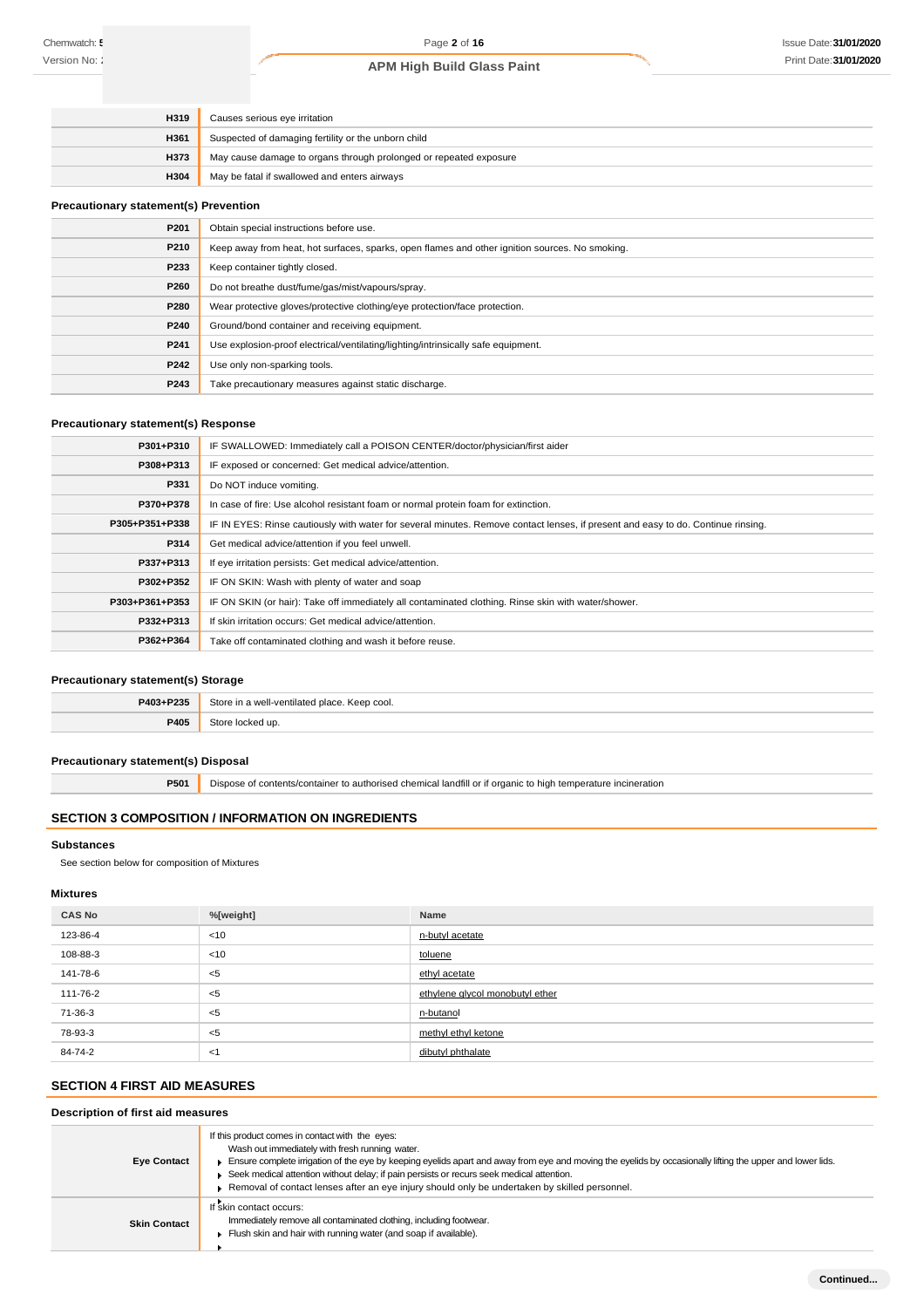|            | Seek medical attention in event of irritation.                                                                                                                                                                                                                                                                                                                                                                                                                                                                                                                                                                                                  |
|------------|-------------------------------------------------------------------------------------------------------------------------------------------------------------------------------------------------------------------------------------------------------------------------------------------------------------------------------------------------------------------------------------------------------------------------------------------------------------------------------------------------------------------------------------------------------------------------------------------------------------------------------------------------|
| Inhalation | If fumes or combustion products are inhaled remove from contaminated area.<br>Lay patient down. Keep warm and rested.<br>Prostheses such as false teeth, which may block airway, should be removed, where possible, prior to initiating first aid procedures.<br>Apply artificial respiration if not breathing, preferably with a demand valve resuscitator, bag-valve mask device, or pocket mask as trained. Perform CPR if<br>necessary.<br>Transport to hospital, or doctor.                                                                                                                                                                |
| Ingestion  | If swallowed do <b>NOT</b> induce vomiting.<br>If vomiting occurs, lean patient forward or place on left side (head-down position, if possible) to maintain open airway and prevent aspiration.<br>Observe the patient carefully.<br>Never give liquid to a person showing signs of being sleepy or with reduced awareness; i.e. becoming unconscious.<br>Give water to rinse out mouth, then provide liquid slowly and as much as casualty can comfortably drink.<br>Seek medical advice.<br>If spontaneous vomiting appears imminent or occurs, hold patient's head down, lower than their hips to help avoid possible aspiration of vomitus. |

#### **Indication of any immediate medical attention and special treatment needed**

Any material aspirated during vomiting may produce lung injury. Therefore emesis should not be induced mechanically or pharmacologically. Mechanical means should be used if it is considered necessary to evacuate the stomach contents; these include gastric lavage after endotracheal intubation. If spontaneous vomiting has occurred after ingestion, the patient should be monitored for difficult breathing, as adverse effects of aspiration into the lungs may be delayed up to 48 hours.

- For acute or short term repeated exposures to ethylene glycol: Early treatment of ingestion is important. Ensure emesis is satisfactory.
	- Test and correct for metabolic acidosis and hypocalcaemia.
- Apply sustained diuresis when possible with hypertonic mannitol.
- Evaluate renal status and begin haemodialysis if indicated. [I.L.O]
- ▶ Rapid absorption is an indication that emesis or lavage is effective only in the first few hours. Cathartics and charcoal are generally not effective.
- ▶ Correct acidosis, fluid/electrolyte balance and respiratory depression in the usual manner. Systemic acidosis (below 7.2) can be treated with intravenous sodium bicarbonate solution.
- Ethanol therapy prolongs the half-life of ethylene glycol and reduces the formation of toxic metabolites.
- Pyridoxine and thiamine are cofactors for ethylene glycol metabolism and should be given (50 to 100 mg respectively) intramuscularly, four times per day for 2 days.
- Magnesium is also a cofactor and should be replenished. The status of 4-methylpyrazole, in the treatment regime, is still uncertain. For clearance of the material and its metabolites, haemodialysis is much superior to peritoneal dialysis.

[Ellenhorn and Barceloux: Medical Toxicology]

It has been suggested that there is a need for establishing a new biological exposure limit before a workshift that is clearly below 100 mmol ethoxy-acetic acids per mole creatinine in morning urine of people occupationally exposed to ethylene glycol ethers. This arises from the finding that an increase in urinary stones may be associated with such exposures. *Laitinen J., et al: Occupational & Environmental Medicine 1996; 53, 595-600*

## **SECTION 5 FIREFIGHTING MEASURES**

#### **Extinguishing media**

| ▶ BCF (where regulations permit).<br>Carbon dioxide.<br>▶ Water spray or fog - Large fires only. | $\blacktriangleright$ Foam.<br>Dry chemical powder. |
|--------------------------------------------------------------------------------------------------|-----------------------------------------------------|
|--------------------------------------------------------------------------------------------------|-----------------------------------------------------|

#### **Special hazards arising from the substrate or mixture**

| <b>Fire Incompatibility</b>  | Avoid contamination with oxidising agents i.e. nitrates, oxidising acids, chlorine bleaches, pool chlorine etc. as ignition may result                                                                                                                                                                                                                                                                                                                                                                                                                                                                                                                                                                                                                                                 |
|------------------------------|----------------------------------------------------------------------------------------------------------------------------------------------------------------------------------------------------------------------------------------------------------------------------------------------------------------------------------------------------------------------------------------------------------------------------------------------------------------------------------------------------------------------------------------------------------------------------------------------------------------------------------------------------------------------------------------------------------------------------------------------------------------------------------------|
| Advice for firefighters      |                                                                                                                                                                                                                                                                                                                                                                                                                                                                                                                                                                                                                                                                                                                                                                                        |
| <b>Fire Fighting</b>         | Alert Fire Brigade and tell them location and nature of hazard.<br>May be violently or explosively reactive.<br>Wear breathing apparatus plus protective gloves in the event of a fire.<br>Prevent, by any means available, spillage from entering drains or water course.<br>Consider evacuation (or protect in place).<br>Fight fire from a safe distance, with adequate cover.<br>If safe, switch off electrical equipment until vapour fire hazard removed.<br>Use water delivered as a fine spray to control the fire and cool adjacent area.<br>Avoid spraying water onto liquid pools.<br>Do not approach containers suspected to be hot.<br>Cool fire exposed containers with water spray from a protected location.<br>If safe to do so, remove containers from path of fire. |
| <b>Fire/Explosion Hazard</b> | Liquid and vapour are highly flammable.<br>Severe fire hazard when exposed to heat, flame and/or oxidisers.<br>Vapour may travel a considerable distance to source of ignition.<br>Heating may cause expansion or decomposition leading to violent rupture of containers.<br>On combustion, may emit toxic fumes of carbon monoxide (CO).<br>Combustion products include, carbon dioxide (CO2), other pyrolysis products typical of burning organic material                                                                                                                                                                                                                                                                                                                           |

#### **SECTION 6 ACCIDENTAL RELEASE MEASURES**

#### **Personal precautions, protective equipment and emergency procedures**

| <b>Minor Spills</b> | Environmental hazard - contain spillage.<br>Remove all ignition sources.<br>• Clean up all spills immediately.<br>Avoid breathing vapours and contact with skin and eyes.<br>• Control personal contact with the substance, by using protective equipment.<br>• Contain and absorb small quantities with vermiculite or other absorbent material.<br>$\blacktriangleright$ Wipe up.<br>▶ Collect residues in a flammable waste container. |
|---------------------|-------------------------------------------------------------------------------------------------------------------------------------------------------------------------------------------------------------------------------------------------------------------------------------------------------------------------------------------------------------------------------------------------------------------------------------------|
|---------------------|-------------------------------------------------------------------------------------------------------------------------------------------------------------------------------------------------------------------------------------------------------------------------------------------------------------------------------------------------------------------------------------------------------------------------------------------|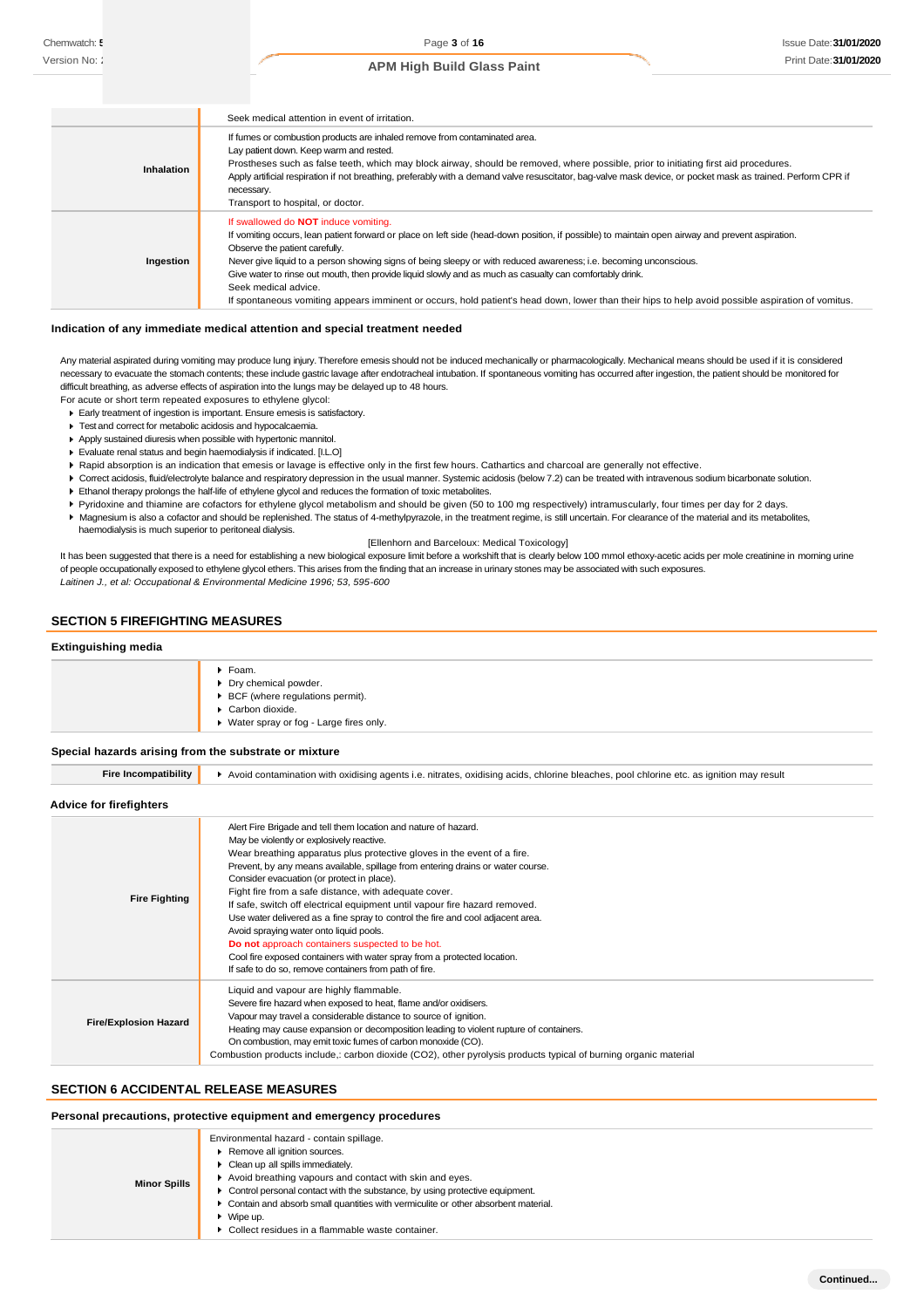| <b>Major Spills</b> | Environmental hazard - contain spillage.<br>Clear area of personnel and move upwind.<br>Alert Fire Brigade and tell them location and nature of hazard.<br>• May be violently or explosively reactive.<br>▶ Wear breathing apparatus plus protective gloves.<br>• Prevent, by any means available, spillage from entering drains or water course.<br>Consider evacuation (or protect in place).<br>No smoking, naked lights or ignition sources.<br>$\blacktriangleright$ Increase ventilation.<br>Stop leak if safe to do so.<br>▶ Water spray or fog may be used to disperse /absorb vapour.<br>Contain spill with sand, earth or vermiculite.<br>Use only spark-free shovels and explosion proof equipment.<br>• Collect recoverable product into labelled containers for recycling.<br>Absorb remaining product with sand, earth or vermiculite.<br>• Collect solid residues and seal in labelled drums for disposal.<br>▶ Wash area and prevent runoff into drains.<br>If contamination of drains or waterways occurs, advise emergency services. |
|---------------------|--------------------------------------------------------------------------------------------------------------------------------------------------------------------------------------------------------------------------------------------------------------------------------------------------------------------------------------------------------------------------------------------------------------------------------------------------------------------------------------------------------------------------------------------------------------------------------------------------------------------------------------------------------------------------------------------------------------------------------------------------------------------------------------------------------------------------------------------------------------------------------------------------------------------------------------------------------------------------------------------------------------------------------------------------------|
|                     | Personal Protective Equipment advice is contained in Section 8 of the SDS.                                                                                                                                                                                                                                                                                                                                                                                                                                                                                                                                                                                                                                                                                                                                                                                                                                                                                                                                                                             |

### **SECTION 7 HANDLING AND STORAGE**

n

#### **Precautions for safe handling**

| Safe handling     | Containers, even those that have been emptied, may contain explosive vapours.<br>Do NOT cut, drill, grind, weld or perform similar operations on or near containers.<br><b>DO NOT</b> allow clothing wet with material to stay in contact with skin<br>Avoid all personal contact, including inhalation.<br>Wear protective clothing when risk of exposure occurs.<br>Use in a well-ventilated area.<br>Prevent concentration in hollows and sumps.<br>DO NOT enter confined spaces until atmosphere has been checked.<br>Avoid smoking, naked lights, heat or ignition sources.<br>When handling, DO NOT eat, drink or smoke.<br>Vapour may ignite on pumping or pouring due to static electricity.<br><b>DO NOT</b> use plastic buckets.<br>Earth and secure metal containers when dispensing or pouring product. |
|-------------------|---------------------------------------------------------------------------------------------------------------------------------------------------------------------------------------------------------------------------------------------------------------------------------------------------------------------------------------------------------------------------------------------------------------------------------------------------------------------------------------------------------------------------------------------------------------------------------------------------------------------------------------------------------------------------------------------------------------------------------------------------------------------------------------------------------------------|
|                   |                                                                                                                                                                                                                                                                                                                                                                                                                                                                                                                                                                                                                                                                                                                                                                                                                     |
|                   |                                                                                                                                                                                                                                                                                                                                                                                                                                                                                                                                                                                                                                                                                                                                                                                                                     |
|                   |                                                                                                                                                                                                                                                                                                                                                                                                                                                                                                                                                                                                                                                                                                                                                                                                                     |
|                   |                                                                                                                                                                                                                                                                                                                                                                                                                                                                                                                                                                                                                                                                                                                                                                                                                     |
|                   |                                                                                                                                                                                                                                                                                                                                                                                                                                                                                                                                                                                                                                                                                                                                                                                                                     |
|                   |                                                                                                                                                                                                                                                                                                                                                                                                                                                                                                                                                                                                                                                                                                                                                                                                                     |
|                   |                                                                                                                                                                                                                                                                                                                                                                                                                                                                                                                                                                                                                                                                                                                                                                                                                     |
|                   |                                                                                                                                                                                                                                                                                                                                                                                                                                                                                                                                                                                                                                                                                                                                                                                                                     |
|                   | Use spark-free tools when handling.                                                                                                                                                                                                                                                                                                                                                                                                                                                                                                                                                                                                                                                                                                                                                                                 |
|                   | Avoid contact with incompatible materials.                                                                                                                                                                                                                                                                                                                                                                                                                                                                                                                                                                                                                                                                                                                                                                          |
|                   | Keep containers securely sealed.                                                                                                                                                                                                                                                                                                                                                                                                                                                                                                                                                                                                                                                                                                                                                                                    |
|                   | Avoid physical damage to containers.                                                                                                                                                                                                                                                                                                                                                                                                                                                                                                                                                                                                                                                                                                                                                                                |
|                   | Always wash hands with soap and water after handling.                                                                                                                                                                                                                                                                                                                                                                                                                                                                                                                                                                                                                                                                                                                                                               |
|                   | Work clothes should be laundered separately.                                                                                                                                                                                                                                                                                                                                                                                                                                                                                                                                                                                                                                                                                                                                                                        |
|                   | Use good occupational work practice.                                                                                                                                                                                                                                                                                                                                                                                                                                                                                                                                                                                                                                                                                                                                                                                |
|                   | Observe manufacturer's storage and handling recommendations contained within this MSDS.                                                                                                                                                                                                                                                                                                                                                                                                                                                                                                                                                                                                                                                                                                                             |
|                   | Atmosphere should be regularly checked against established exposure standards to ensure safe working conditions.                                                                                                                                                                                                                                                                                                                                                                                                                                                                                                                                                                                                                                                                                                    |
|                   | Store in original containers in approved flame-proof area.                                                                                                                                                                                                                                                                                                                                                                                                                                                                                                                                                                                                                                                                                                                                                          |
|                   | No smoking, naked lights, heat or ignition sources.                                                                                                                                                                                                                                                                                                                                                                                                                                                                                                                                                                                                                                                                                                                                                                 |
|                   | <b>DO NOT</b> store in pits, depressions, basements or areas where vapours may be trapped.                                                                                                                                                                                                                                                                                                                                                                                                                                                                                                                                                                                                                                                                                                                          |
| Other information | Keep containers securely sealed.                                                                                                                                                                                                                                                                                                                                                                                                                                                                                                                                                                                                                                                                                                                                                                                    |
|                   | Store away from incompatible materials in a cool, dry well ventilated area.                                                                                                                                                                                                                                                                                                                                                                                                                                                                                                                                                                                                                                                                                                                                         |
|                   | Protect containers against physical damage and check regularly for leaks.                                                                                                                                                                                                                                                                                                                                                                                                                                                                                                                                                                                                                                                                                                                                           |
|                   | Observe manufacturer's storage and handling recommendations contained within this MSDS.                                                                                                                                                                                                                                                                                                                                                                                                                                                                                                                                                                                                                                                                                                                             |

## **Conditions for safe storage, including any incompatibilities**

| Suitable container      | Packing as supplied by manufacturer.<br>Plastic containers may only be used if approved for flammable liquid.<br>Check that containers are clearly labelled and free from leaks.<br>For low viscosity materials (i): Drums and jerry cans must be of the non-removable head type. (ii): Where a can is to be used as an inner package, the can<br>must have a screwed enclosure.<br>For materials with a viscosity of at least 2680 cSt. (23 deg. C)<br>For manufactured product having a viscosity of at least 250 cSt. (23 deg. C)<br>Manufactured product that requires stirring before use and having a viscosity of at least 20 cSt (25 deg. C): (i) Removable head packaging; (ii) Cans with<br>friction closures and (iii) low pressure tubes and cartridges may be used.<br>Where combination packages are used, and the inner packages are of glass, there must be sufficient inert cushioning material in contact with inner and outer<br>packages<br>In addition, where inner packagings are glass and contain liquids of packing group I there must be sufficient inert absorbent to absorb any spillage, unless<br>the outer packaging is a close fitting moulded plastic box and the substances are not incompatible with the plastic. |
|-------------------------|------------------------------------------------------------------------------------------------------------------------------------------------------------------------------------------------------------------------------------------------------------------------------------------------------------------------------------------------------------------------------------------------------------------------------------------------------------------------------------------------------------------------------------------------------------------------------------------------------------------------------------------------------------------------------------------------------------------------------------------------------------------------------------------------------------------------------------------------------------------------------------------------------------------------------------------------------------------------------------------------------------------------------------------------------------------------------------------------------------------------------------------------------------------------------------------------------------------------------------------------------|
| Storage incompatibility | Vigorous reactions, sometimes amounting to explosions, can result from the contact between aromatic rings and strong oxidising agents.<br>Aromatics can react exothermically with bases and with diazo compounds.<br>Avoid reaction with oxidising agents<br>Avoid strong acids, bases.                                                                                                                                                                                                                                                                                                                                                                                                                                                                                                                                                                                                                                                                                                                                                                                                                                                                                                                                                              |

## **SECTION 8 EXPOSURE CONTROLS / PERSONAL PROTECTION**

#### **Control parameters**

## **OCCUPATIONAL EXPOSURE LIMITS (OEL)**

## **INGREDIENT DATA**

|  | Source | <b>Ingredient</b> | <b>Material name</b> | <b>TWA</b> | 27.5<br>- SIL. | Peak | <b>Notes</b> |
|--|--------|-------------------|----------------------|------------|----------------|------|--------------|
|--|--------|-------------------|----------------------|------------|----------------|------|--------------|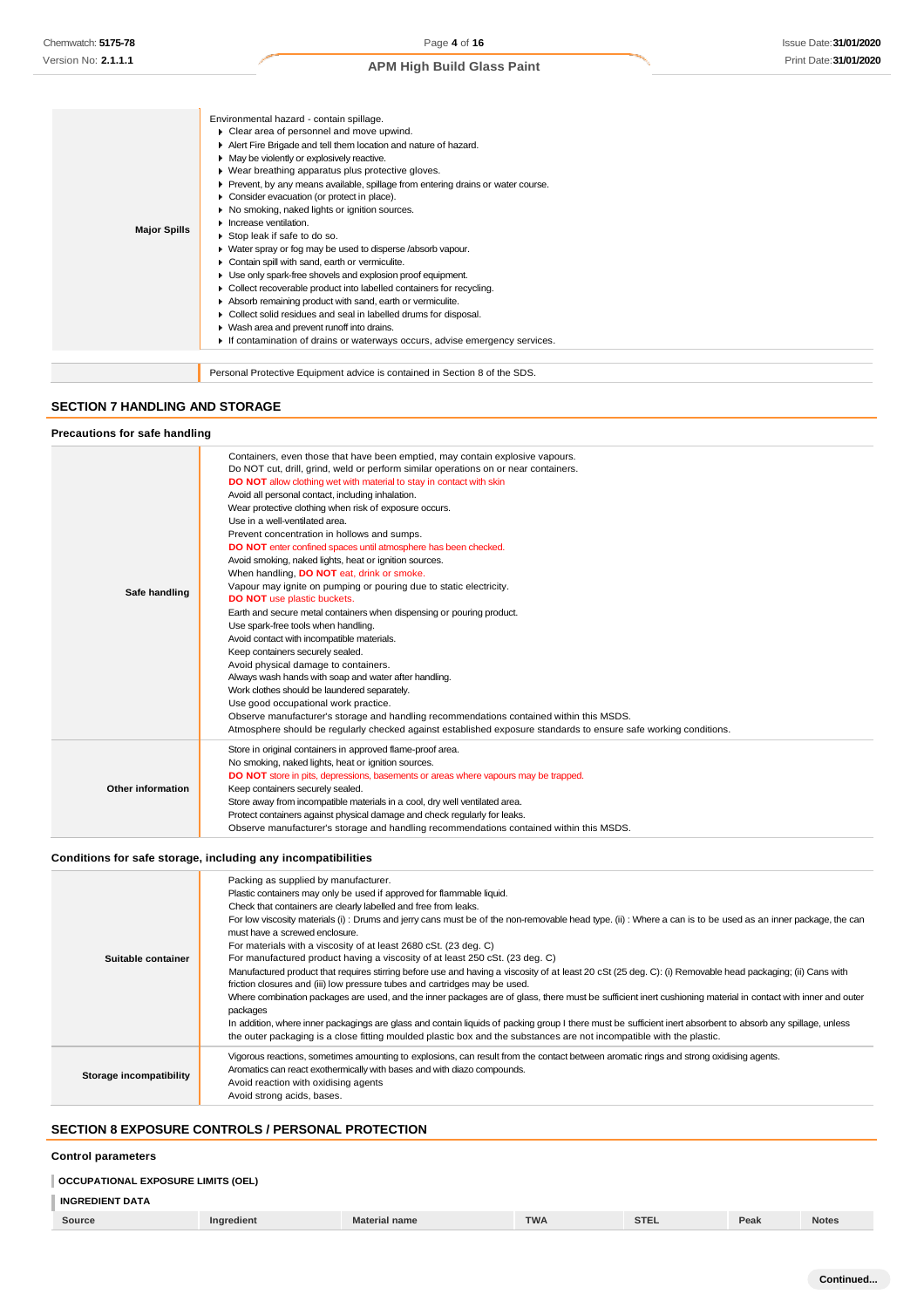| Singapore Permissible<br><b>Exposure Limits of Toxic</b><br>Substances | n-butyl acetate                    | n-Butyl acetate                          | 713 mg/m3 / 150 ppm     | 200 mg/m3 / 950<br>ppm | Not<br>Available | Not<br>Available |
|------------------------------------------------------------------------|------------------------------------|------------------------------------------|-------------------------|------------------------|------------------|------------------|
| Singapore Permissible<br><b>Exposure Limits of Toxic</b><br>Substances | toluene                            | Toluene (Toluol)                         | 188 mg/m3 / 50 ppm      | Not Available          | Not<br>Available | Not<br>Available |
| Singapore Permissible<br><b>Exposure Limits of Toxic</b><br>Substances | ethyl acetate                      | Ethyl acetate                            | 1440 mg/m3 / 400<br>ppm | Not Available          | Not<br>Available | Not<br>Available |
| Singapore Permissible<br><b>Exposure Limits of Toxic</b><br>Substances | ethylene glycol monobutyl<br>ether | 2-Butoxyethanol (EGBE)                   | 121 mg/m $3/25$ ppm     | Not Available          | Not<br>Available | Not<br>Available |
| Singapore Permissible<br><b>Exposure Limits of Toxic</b><br>Substances | n-butanol                          | n-Butanol                                | Not Available           | 50 mg/m3 / 152 ppm     | Not<br>Available | Not<br>Available |
| Singapore Permissible<br><b>Exposure Limits of Toxic</b><br>Substances | methyl ethyl ketone                | Methyl ethyl ketone (MEK,<br>2-Butanone) | 590 mg/m3 / 200 ppm     | 300 mg/m3 / 885<br>ppm | Not<br>Available | Not<br>Available |
| Singapore Permissible<br><b>Exposure Limits of Toxic</b><br>Substances | dibutyl phthalate                  | Dibutyl phthalate                        | $5 \text{ mg/m}$ 3      | Not Available          | Not<br>Available | Not<br>Available |

## **EMERGENCY LIMITS**

| Ingredient                      | <b>Material name</b>                     | TEEL-1            | TEEL-2            | TEEL-3        |
|---------------------------------|------------------------------------------|-------------------|-------------------|---------------|
| n-butyl acetate                 | Butyl acetate, n-                        | Not Available     | Not Available     | Not Available |
| toluene                         | Toluene                                  | Not Available     | Not Available     | Not Available |
| ethyl acetate                   | Ethyl acetate                            | 400 ppm           | $400$ ppm         | 10000 ppm     |
| ethylene glycol monobutyl ether | Butoxyethanol, 2-; (Glycol ether EB)     | 20 ppm            | 20 ppm            | 700 ppm       |
| n-butanol                       | Butyl alcohol, n-; (n-Butanol)           | 20 ppm            | 50 ppm            | 8000 ppm      |
| methyl ethyl ketone             | Butanone, 2-; (Methyl ethyl ketone; MEK) | Not Available     | Not Available     | Not Available |
| dibutyl phthalate               | Dibutyl phthalate                        | $15 \text{ mg/m}$ | $31 \text{ mg/m}$ | 9300 mg/m3    |

| Ingredient                      | <b>Original IDLH</b> | <b>Revised IDLH</b> |
|---------------------------------|----------------------|---------------------|
| n-butyl acetate                 | 10,000 ppm           | 1,700 [LEL] ppm     |
| toluene                         | 2,000 ppm            | 500 ppm             |
| ethyl acetate                   | 10,000 ppm           | 2,000 [LEL] ppm     |
| ethylene glycol monobutyl ether | 700 ppm              | 700 [Unch] ppm      |
| n-butanol                       | 8,000 ppm            | 1,400 [LEL] ppm     |
| methyl ethyl ketone             | 3,000 ppm            | 3,000 [Unch] ppm    |
| dibutyl phthalate               | $9,300$ mg/m $3$     | 4,000 mg/m3         |

## **Exposure controls**

|                                     | Engineering controls are used to remove a hazard or place a barrier between the worker and the hazard. Well-designed engineering controls can be highly<br>effective in protecting workers and will typically be independent of worker interactions to provide this high level of protection.<br>The basic types of engineering controls are:<br>Process controls which involve changing the way a job activity or process is done to reduce the risk.<br>Enclosure and/or isolation of emission source which keeps a selected hazard "physically" away from the worker and ventilation that strategically "adds" and<br>"removes" air in the work environment. Ventilation can remove or dilute an air contaminant if designed properly. The design of a ventilation system must match<br>the particular process and chemical or contaminant in use.<br>Employers may need to use multiple types of controls to prevent employee overexposure.<br>For flammable liquids and flammable gases, local exhaust ventilation or a process enclosure ventilation system may be required. Ventilation equipment should<br>be explosion-resistant.<br>Air contaminants generated in the workplace possess varying "escape" velocities which, in turn, determine the "capture velocities" of fresh circulating air<br>required to effectively remove the contaminant. |                                  |                                              |
|-------------------------------------|--------------------------------------------------------------------------------------------------------------------------------------------------------------------------------------------------------------------------------------------------------------------------------------------------------------------------------------------------------------------------------------------------------------------------------------------------------------------------------------------------------------------------------------------------------------------------------------------------------------------------------------------------------------------------------------------------------------------------------------------------------------------------------------------------------------------------------------------------------------------------------------------------------------------------------------------------------------------------------------------------------------------------------------------------------------------------------------------------------------------------------------------------------------------------------------------------------------------------------------------------------------------------------------------------------------------------------------------------------------|----------------------------------|----------------------------------------------|
|                                     | Type of Contaminant:                                                                                                                                                                                                                                                                                                                                                                                                                                                                                                                                                                                                                                                                                                                                                                                                                                                                                                                                                                                                                                                                                                                                                                                                                                                                                                                                         |                                  | Air Speed:                                   |
| Appropriate engineering<br>controls | solvent, vapours, degreasing etc., evaporating from tank (in still air).                                                                                                                                                                                                                                                                                                                                                                                                                                                                                                                                                                                                                                                                                                                                                                                                                                                                                                                                                                                                                                                                                                                                                                                                                                                                                     |                                  | $0.25 - 0.5$ m/s<br>$(50-100)$<br>$f/min.$ ) |
|                                     | aerosols, fumes from pouring operations, intermittent container filling, low speed conveyer transfers, welding, spray drift, plating acid fumes,<br>pickling (released at low velocity into zone of active generation)                                                                                                                                                                                                                                                                                                                                                                                                                                                                                                                                                                                                                                                                                                                                                                                                                                                                                                                                                                                                                                                                                                                                       |                                  | $0.5 - 1$ m/s<br>$(100 - 200)$<br>$f/min.$ ) |
|                                     | direct spray, spray painting in shallow booths, drum filling, conveyer loading, crusher dusts, gas discharge (active generation into zone of<br>rapid air motion)                                                                                                                                                                                                                                                                                                                                                                                                                                                                                                                                                                                                                                                                                                                                                                                                                                                                                                                                                                                                                                                                                                                                                                                            |                                  | $1-2.5$ m/s<br>$(200 - 500)$<br>$f/min.$ )   |
|                                     | Within each range the appropriate value depends on:                                                                                                                                                                                                                                                                                                                                                                                                                                                                                                                                                                                                                                                                                                                                                                                                                                                                                                                                                                                                                                                                                                                                                                                                                                                                                                          |                                  |                                              |
|                                     | Lower end of the range                                                                                                                                                                                                                                                                                                                                                                                                                                                                                                                                                                                                                                                                                                                                                                                                                                                                                                                                                                                                                                                                                                                                                                                                                                                                                                                                       | Upper end of the range           |                                              |
|                                     | 1: Room air currents minimal or favourable to capture                                                                                                                                                                                                                                                                                                                                                                                                                                                                                                                                                                                                                                                                                                                                                                                                                                                                                                                                                                                                                                                                                                                                                                                                                                                                                                        | 1: Disturbing room air currents  |                                              |
|                                     | 2: Contaminants of low toxicity or of nuisance value only.                                                                                                                                                                                                                                                                                                                                                                                                                                                                                                                                                                                                                                                                                                                                                                                                                                                                                                                                                                                                                                                                                                                                                                                                                                                                                                   | 2: Contaminants of high toxicity |                                              |
|                                     |                                                                                                                                                                                                                                                                                                                                                                                                                                                                                                                                                                                                                                                                                                                                                                                                                                                                                                                                                                                                                                                                                                                                                                                                                                                                                                                                                              |                                  |                                              |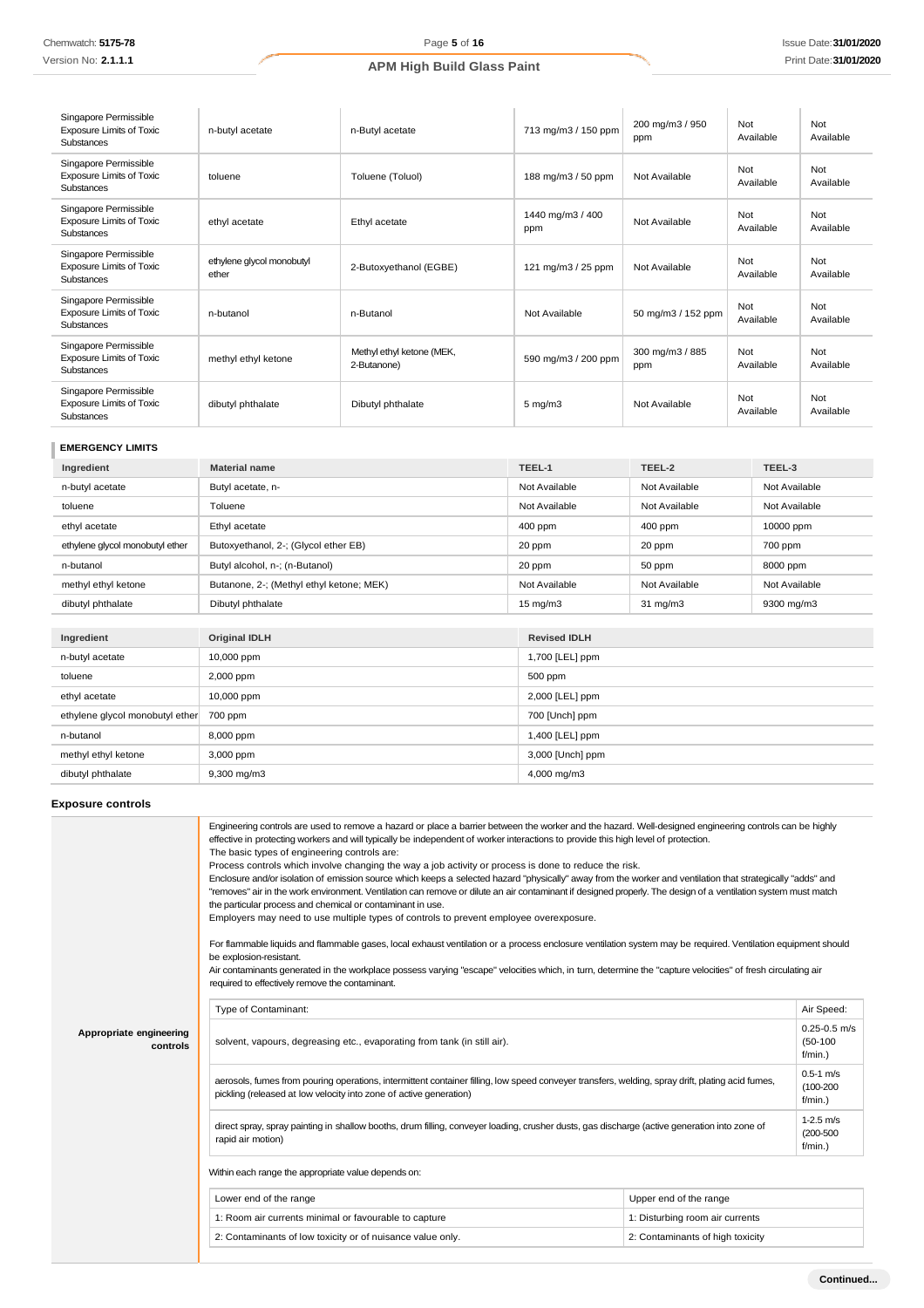|                              | 3: Intermittent, low production.                                                                                                                                                                                                                                                                                                                                                                                                                                                                                                                                                                                                                                                                                                                                                                                                                                                                                                                                                                                                                                                                                                                                                                                                                                                                                                                                                                                                                                                                                                                                                                                                                                                                                                                                                                                                                                                 | 3: High production, heavy use    |  |
|------------------------------|----------------------------------------------------------------------------------------------------------------------------------------------------------------------------------------------------------------------------------------------------------------------------------------------------------------------------------------------------------------------------------------------------------------------------------------------------------------------------------------------------------------------------------------------------------------------------------------------------------------------------------------------------------------------------------------------------------------------------------------------------------------------------------------------------------------------------------------------------------------------------------------------------------------------------------------------------------------------------------------------------------------------------------------------------------------------------------------------------------------------------------------------------------------------------------------------------------------------------------------------------------------------------------------------------------------------------------------------------------------------------------------------------------------------------------------------------------------------------------------------------------------------------------------------------------------------------------------------------------------------------------------------------------------------------------------------------------------------------------------------------------------------------------------------------------------------------------------------------------------------------------|----------------------------------|--|
|                              | 4: Large hood or large air mass in motion                                                                                                                                                                                                                                                                                                                                                                                                                                                                                                                                                                                                                                                                                                                                                                                                                                                                                                                                                                                                                                                                                                                                                                                                                                                                                                                                                                                                                                                                                                                                                                                                                                                                                                                                                                                                                                        | 4: Small hood-local control only |  |
|                              | Simple theory shows that air velocity falls rapidly with distance away from the opening of a simple extraction pipe. Velocity generally decreases with the square<br>of distance from the extraction point (in simple cases). Therefore the air speed at the extraction point should be adjusted, accordingly, after reference to<br>distance from the contaminating source. The air velocity at the extraction fan, for example, should be a minimum of 1-2 m/s (200-400 f/min.) for extraction of<br>solvents generated in a tank 2 meters distant from the extraction point. Other mechanical considerations, producing performance deficits within the extraction<br>apparatus, make it essential that theoretical air velocities are multiplied by factors of 10 or more when extraction systems are installed or used.                                                                                                                                                                                                                                                                                                                                                                                                                                                                                                                                                                                                                                                                                                                                                                                                                                                                                                                                                                                                                                                     |                                  |  |
| <b>Personal protection</b>   |                                                                                                                                                                                                                                                                                                                                                                                                                                                                                                                                                                                                                                                                                                                                                                                                                                                                                                                                                                                                                                                                                                                                                                                                                                                                                                                                                                                                                                                                                                                                                                                                                                                                                                                                                                                                                                                                                  |                                  |  |
| Eye and face protection      | Safety glasses with side shields.<br>Chemical goggles.<br>▶ Contact lenses may pose a special hazard; soft contact lenses may absorb and concentrate irritants. A written policy document, describing the wearing of<br>lenses or restrictions on use, should be created for each workplace or task. This should include a review of lens absorption and adsorption for the class of<br>chemicals in use and an account of injury experience. Medical and first-aid personnel should be trained in their removal and suitable equipment should be<br>readily available. In the event of chemical exposure, begin eye irrigation immediately and remove contact lens as soon as practicable. Lens should be removed<br>at the first signs of eye redness or irritation - lens should be removed in a clean environment only after workers have washed hands thoroughly. [CDC NIOSH<br>Current Intelligence Bulletin 59], [AS/NZS 1336 or national equivalent]                                                                                                                                                                                                                                                                                                                                                                                                                                                                                                                                                                                                                                                                                                                                                                                                                                                                                                                     |                                  |  |
| <b>Skin protection</b>       | See Hand protection below                                                                                                                                                                                                                                                                                                                                                                                                                                                                                                                                                                                                                                                                                                                                                                                                                                                                                                                                                                                                                                                                                                                                                                                                                                                                                                                                                                                                                                                                                                                                                                                                                                                                                                                                                                                                                                                        |                                  |  |
| Hands/feet protection        | ▶ Wear chemical protective gloves, e.g. PVC.<br>▶ Wear safety footwear or safety gumboots, e.g. Rubber<br>The selection of suitable gloves does not only depend on the material, but also on further marks of quality which vary from manufacturer to manufacturer. Where<br>the chemical is a preparation of several substances, the resistance of the glove material can not be calculated in advance and has therefore to be checked prior<br>to the application.<br>The exact break through time for substances has to be obtained from the manufacturer of the protective gloves and has to be observed when making a final<br>choice.<br>Suitability and durability of glove type is dependent on usage. Important factors in the selection of gloves include:<br>$\blacktriangleright$ frequency and duration of contact,<br>• chemical resistance of glove material,<br>▶ glove thickness and<br>$\bullet$ dexterity<br>Select gloves tested to a relevant standard (e.g. Europe EN 374, US F739, AS/NZS 2161.1 or national equivalent).<br>• When prolonged or frequently repeated contact may occur, a glove with a protection class of 5 or higher (breakthrough time greater than 240 minutes<br>according to EN 374, AS/NZS 2161.10.1 or national equivalent) is recommended.<br>> When only brief contact is expected, a glove with a protection class of 3 or higher (breakthrough time greater than 60 minutes according to EN 374, AS/NZS<br>2161.10.1 or national equivalent) is recommended.<br>> Some glove polymer types are less affected by movement and this should be taken into account when considering gloves for long-term use.<br>Contaminated gloves should be replaced.<br>Gloves must only be wom on clean hands. After using gloves, hands should be washed and dried thoroughly. Application of a non-perfumed moisturiser is<br>recommended. |                                  |  |
| <b>Body protection</b>       | See Other protection below                                                                                                                                                                                                                                                                                                                                                                                                                                                                                                                                                                                                                                                                                                                                                                                                                                                                                                                                                                                                                                                                                                                                                                                                                                                                                                                                                                                                                                                                                                                                                                                                                                                                                                                                                                                                                                                       |                                  |  |
| Other protectio <sub>n</sub> | • Overalls.<br>PVC Apron.<br>PVC protective suit may be required if exposure severe.<br>Eyewash unit.<br>Ensure there is ready access to a safety shower.<br>Some plastic personal protective equipment (PPE) (e.g. gloves, aprons, overshoes) are not recommended as they may produce static electricity.<br>For large scale or continuous use wear tight-weave non-static clothing (no metallic fasteners, cuffs or pockets).<br>Non sparking safety or conductive footwear should be considered. Conductive footwear describes a boot or shoe with a sole made from a conductive compound<br>chemically bound to the bottom components, for permanent control to electrically ground the foot an shall dissipate static electricity from the body to reduce the<br>possibility of ignition of volatile compounds. Electrical resistance must range between 0 to 500,000 ohms. Conductive shoes should be stored in lockers close<br>to the room in which they are worn. Personnel who have been issued conductive footwear should not wear them from their place of work to their homes and<br>return.                                                                                                                                                                                                                                                                                                                                                                                                                                                                                                                                                                                                                                                                                                                                                                        |                                  |  |
| <b>Thermal hazards</b>       | Not Available                                                                                                                                                                                                                                                                                                                                                                                                                                                                                                                                                                                                                                                                                                                                                                                                                                                                                                                                                                                                                                                                                                                                                                                                                                                                                                                                                                                                                                                                                                                                                                                                                                                                                                                                                                                                                                                                    |                                  |  |

#### **Recommended material(s)**

**GLOVE SELECTION INDEX**

Glove selection is based on a modified presentation of the: *"***Forsberg Clothing Performance Index".**

The effect(s) of the following substance(s) are taken into account in the *computergenerated* selection:

APM High Build Glass Paint

| <b>Material</b>       | <b>CPI</b> |
|-----------------------|------------|
| ##ethyl               | acetate    |
| PE/EVAL/PE            | A          |
| <b>BUTYL</b>          | C          |
| <b>BUTYL/NEOPRENE</b> | C          |
| CPE                   | C          |
| <b>HYPALON</b>        | C          |
| NAT+NEOPR+NITRILE     | C          |
| NATURAL RUBBER        | C          |
| NATURAL+NEOPRENE      | C          |

#### **Respiratory protection**

Type A Filter of sufficient capacity. (AS/NZS 1716 & 1715, EN 143:2000 & 149:2001, ANSI Z88 or national equivalent)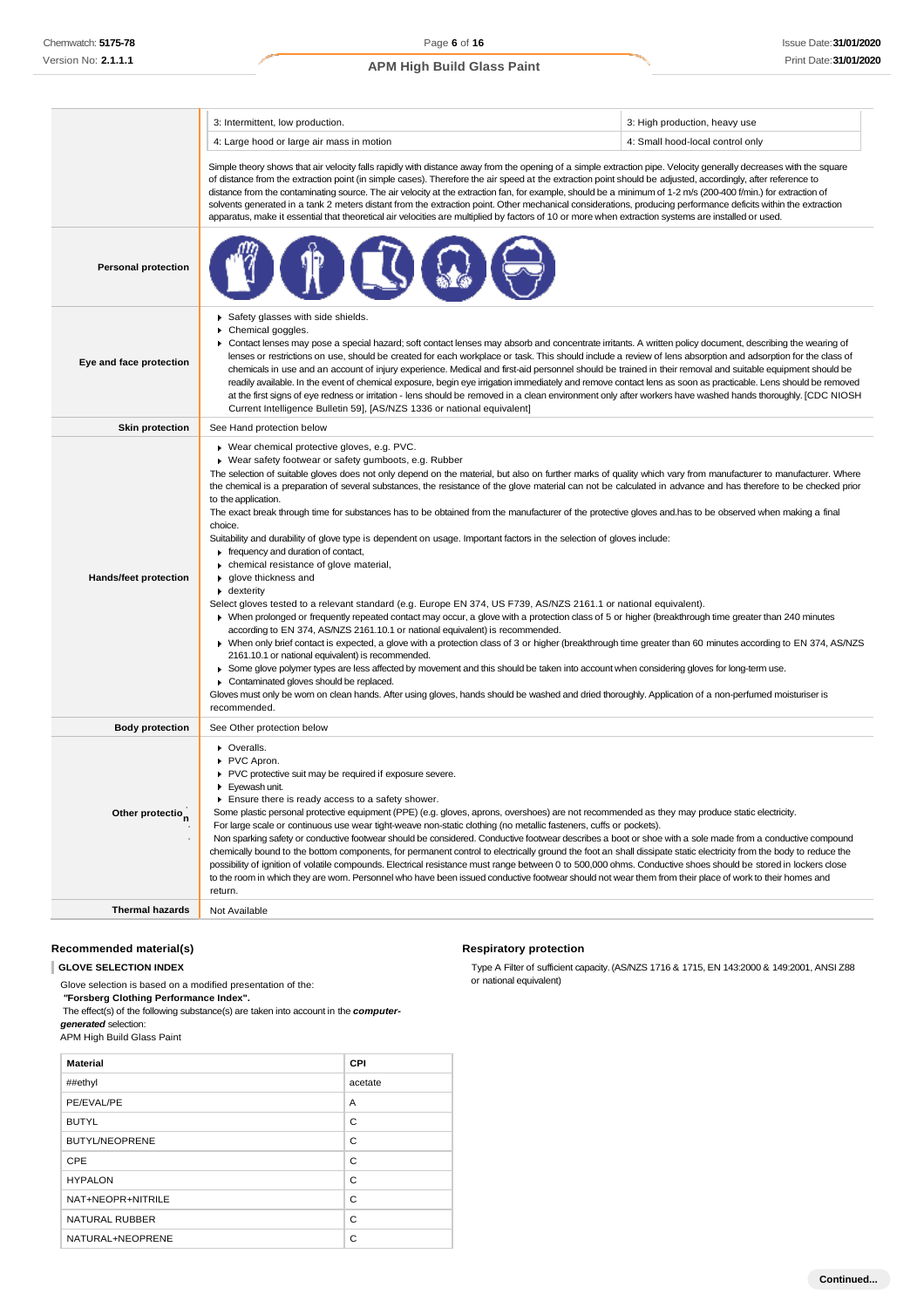| <b>NEOPRENE</b>             | C         |
|-----------------------------|-----------|
| NEOPRENE/NATURAL            | C         |
| <b>NITRILE</b>              | C         |
| NITRILE+PVC                 | C         |
| PE                          | C         |
| <b>PVA</b>                  | C         |
| <b>PVC</b>                  | C         |
| SARANEX-23                  | C         |
| SARANEX-23 2-PLY            | C         |
| <b>TEFLON</b>               | C         |
| <b>VITON</b>                | C         |
| VITON/BUTYL                 | C         |
| VITON/CHLOROBUTYL           | C         |
| VITON/NEOPRENE              | C         |
| ##ethylene glycol monobutyl | ether     |
| ##methyl ethyl              | ketone    |
| ##dibutyl                   | phthalate |

Where the concentration of gas/particulates in the breathing zone, approaches or exceeds the "Exposure Standard" (or ES), respiratory protection is required. Degree of protection varies with both face-piece and Class of filter; the nature of protection varies with Type of filter.

| <b>Required Minimum</b><br><b>Protection Factor</b> | Half-Face<br>Respirator | <b>Full-Face</b><br>Respirator | <b>Powered Air</b><br>Respirator |
|-----------------------------------------------------|-------------------------|--------------------------------|----------------------------------|
| up to $10 \times ES$                                | A-AUS / Class 1         | ٠                              | A-PAPR-AUS /<br>Class 1          |
| up to $50 \times ES$                                | Air-line*               | ۰                              | -                                |
| up to $100 \times ES$                               | -                       | $A-3$                          | -                                |
| $100 + x ES$                                        | -                       | Air-line**                     | -                                |

\* - Continuous-flow; \*\* - Continuous-flow or positive pressure demand A(All classes) = Organic vapours, B AUS or B1 = Acid gasses, B2 = Acid gas or hydrogen cyanide(HCN), B3 = Acid gas or hydrogen cyanide(HCN), E = Sulfur dioxide(SO2), G = Agricultural chemicals, K = Ammonia(NH3), Hg = Mercury, NO = Oxides of nitrogen, MB = Methyl bromide, AX = Low boiling point organic compounds(below 65 degC)

\* CPI - Chemwatch Performance Index

A: Best Selection

B: Satisfactory; may degrade after 4 hours continuous immersion

C: Poor to Dangerous Choice for other than short term immersion

**NOTE**: As a series of factors will influence the actual performance of the glove, a final selection must be based on detailed observation. -

\* Where the glove is to be used on a short term, casual or infrequent basis, factors such as "feel" or convenience (e.g. disposability), may dictate a choice of gloves which might otherwise be unsuitable following long-term or frequent use. A qualified practitioner should be consulted.

#### **SECTION 9 PHYSICAL AND CHEMICAL PROPERTIES**

#### **Information on basic physical and chemical properties**

**Appearance** White highly flammable liquid with a characteristic odour; does not mix with water.

| <b>Physical state</b>                           | Liquid            | Relative density (Water = 1)                      | ~1.25          |
|-------------------------------------------------|-------------------|---------------------------------------------------|----------------|
| Odour                                           | Not Available     | <b>Partition coefficient</b><br>n-octanol / water | Not Available  |
| <b>Odour threshold</b>                          | Not Available     | Auto-ignition temperature<br>$(^{\circ}C)$        | Not Available  |
| pH (as supplied)                                | Not Applicable    | Decomposition<br>temperature                      | Not Available  |
| Melting point / freezing<br>point $(^{\circ}C)$ | Not Available     | Viscosity (cSt)                                   | 98-102 KU      |
| Initial boiling point and<br>boiling range (°C) | Not Available     | Molecular weight (g/mol)                          | Not Applicable |
| Flash point (°C)                                | 4                 | <b>Taste</b>                                      | Not Available  |
| <b>Evaporation rate</b>                         | Not Available     | <b>Explosive properties</b>                       | Not Available  |
| Flammability                                    | HIGHLY FLAMMABLE. | <b>Oxidising properties</b>                       | Not Available  |
| Upper Explosive Limit (%)                       | Not Available     | Surface Tension (dyn/cm or<br>$mN/m$ )            | Not Available  |
| Lower Explosive Limit (%)                       | Not Available     | <b>Volatile Component (%vol)</b>                  | 70-75          |
| Vapour pressure (kPa)                           | Not Available     | Gas group                                         | Not Available  |
| Solubility in water (g/L)                       | Immiscible        | pH as a solution (1%)                             | Not Applicable |
| Vapour density $(Air = 1)$                      | Not Available     | VOC g/L                                           | Not Available  |

## **SECTION 10 STABILITY AND REACTIVITY**

| Reactivity                                 | See section 7                                                                                                                    |
|--------------------------------------------|----------------------------------------------------------------------------------------------------------------------------------|
| <b>Chemical stability</b>                  | Unstable in the presence of incompatible materials.<br>Product is considered stable.<br>Hazardous polymerisation will not occur. |
| Possibility of hazardous<br>reactions      | ٠<br>See section 7                                                                                                               |
| <b>Conditions to avoid</b>                 | See section 7                                                                                                                    |
| Incompatible materials                     | See section 7                                                                                                                    |
| <b>Hazardous decomposition</b><br>products | See section 5                                                                                                                    |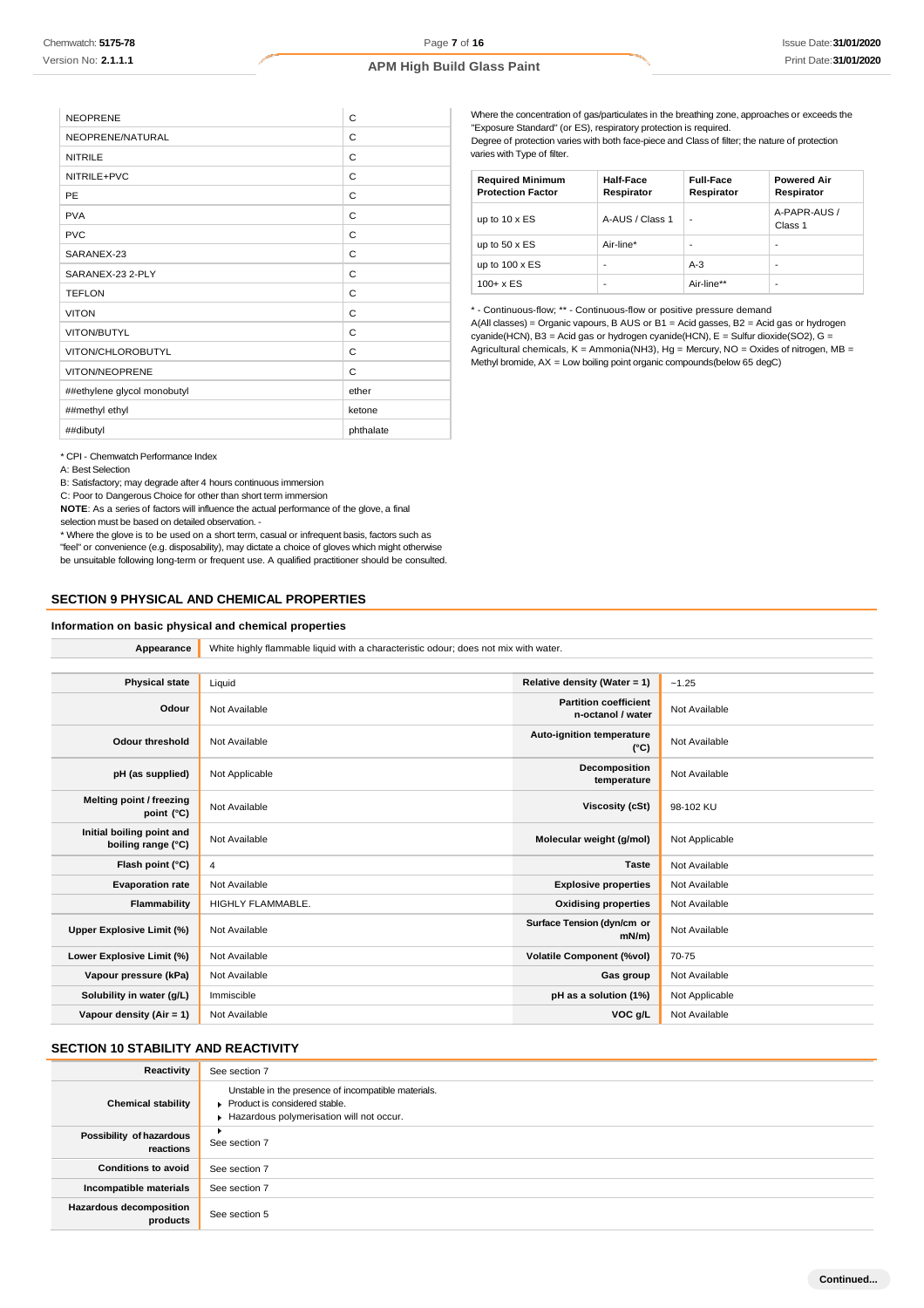## **SECTION 11 TOXICOLOGICAL INFORMATION**

## **Information on toxicological effects**

| Inhaled             | The material is not thought to produce respiratory irritation (as classified by EC Directives using animal models). Nevertheless inhalation of vapours, fumes or<br>aerosols, especially for prolonged periods, may produce respiratory discomfort and occasionally, distress.<br>Inhalation of vapours or aerosols (mists, fumes), generated by the material during the course of normal handling, may be damaging to the health of the<br>individual.                                                                                                                                                                                                                                                                                                                                                                                                                                                                                                                                                                                                                                                                                                                                                                                                                                                                                                                                                |
|---------------------|--------------------------------------------------------------------------------------------------------------------------------------------------------------------------------------------------------------------------------------------------------------------------------------------------------------------------------------------------------------------------------------------------------------------------------------------------------------------------------------------------------------------------------------------------------------------------------------------------------------------------------------------------------------------------------------------------------------------------------------------------------------------------------------------------------------------------------------------------------------------------------------------------------------------------------------------------------------------------------------------------------------------------------------------------------------------------------------------------------------------------------------------------------------------------------------------------------------------------------------------------------------------------------------------------------------------------------------------------------------------------------------------------------|
| Ingestion           | Swallowing of the liquid may cause aspiration into the lungs with the risk of chemical pneumonitis; serious consequences may result. (ICSC13733)<br>Accidental ingestion of the material may be damaging to the health of the individual.<br>The toxicity of phthalates is not excessive due to slow oral absorption and metabolism. Absorption is affected by fat in the diet. Repeated doses can cause<br>cumulative toxic effects, and symptoms include an enlarged liver which often reverses if exposure is maintained. Carbohydrate metabolism is disrupted, and<br>cholesterol and triglyceride levels in the blood falls. In rats, there is also strong evidence of withering of the testicles. Some phthalates can increase the effects<br>of antibiotics, thiamine (vitamin B1) and sulfonamides.                                                                                                                                                                                                                                                                                                                                                                                                                                                                                                                                                                                            |
| <b>Skin Contact</b> | This material can cause inflammation of the skin on contact in some persons.<br>The material may accentuate any pre-existing dermatitis condition<br>Skin contact with the material may damage the health of the individual; systemic effects may result following absorption.<br>Open cuts, abraded or irritated skin should not be exposed to this material<br>Entry into the blood-stream, through, for example, cuts, abrasions or lesions, may produce systemic injury with harmful effects. Examine the skin prior to the use<br>of the material and ensure that any external damage is suitably protected.                                                                                                                                                                                                                                                                                                                                                                                                                                                                                                                                                                                                                                                                                                                                                                                      |
| Eye                 | This material can cause eye irritation and damage in some persons.                                                                                                                                                                                                                                                                                                                                                                                                                                                                                                                                                                                                                                                                                                                                                                                                                                                                                                                                                                                                                                                                                                                                                                                                                                                                                                                                     |
| Chronic             | Harmful: danger of serious damage to health by prolonged exposure through inhalation.<br>This material can cause serious damage if one is exposed to it for long periods. It can be assumed that it contains a substance which can produce severe<br>defects.<br>Based on experience with animal studies, exposure to the material may result in toxic effects to the development of the foetus, at levels which do not cause<br>significant toxic effects to the mother.<br>Substance accumulation, in the human body, may occur and may cause some concern following repeated or long-term occupational exposure.<br>Based on experience with similar materials, there is a possibility that exposure to the material may reduce fertility in humans at levels which do not cause other<br>toxic effects.<br>Intentional abuse (glue sniffing) or occupational exposure to toluene can result in chronic habituation. Chronic abuse has caused inco-ordination, tremors of<br>the extremeties (due to widespread cerebrum withering), headache, abnormal speech, temporary memory loss, convulsions, coma, drowsiness, reduced colour<br>perception, blindness, nystagmus (rapid, involuntary eye movements), hearing loss leading to deafness and milddementia.<br>There has been some concern that this material can cause cancer or mutations but there is not enough data to make an assessment. |

|                                   | <b>TOXICITY</b>                                      | <b>IRRITATION</b>                  |
|-----------------------------------|------------------------------------------------------|------------------------------------|
| <b>APM High Build Glass Paint</b> | Not Available                                        | Not Available                      |
|                                   | <b>TOXICITY</b>                                      | <b>IRRITATION</b>                  |
|                                   | Dermal (rabbit) LD50: >14080 mg/kg <sup>[1]</sup>    | * [PPG]                            |
|                                   | Inhalation (rat) LC50: 2000 ppm/4Hg <sup>[2]</sup>   | Eye (human): 300 mg                |
| n-butyl acetate                   | Inhalation (rat) LC50: 390 ppm/4h <sup>[2]</sup>     | Eye (rabbit): 20 mg (open)-SEVERE  |
|                                   | Oral (rat) LD50: 10736 mg/kg <sup>[1]</sup>          | Eye (rabbit): 20 mg/24h - moderate |
|                                   |                                                      | Skin (rabbit): 500 mg/24h-moderate |
|                                   | <b>TOXICITY</b>                                      | <b>IRRITATION</b>                  |
|                                   | Dermal (rabbit) LD50: 12124 mg/kg <sup>[2]</sup>     | Eye (rabbit): 2mg/24h - SEVERE     |
|                                   | Inhalation (rat) LC50: >26700 ppm/1hd <sup>[2]</sup> | Eye (rabbit):0.87 mg - mild        |
| toluene                           | Inhalation (rat) LC50: 49 mg/L/4H <sup>[2]</sup>     | Eye (rabbit):100 mg/30sec - mild   |
|                                   | Oral (rat) LD50: 636 mg/kge <sup>[2]</sup>           | Skin (rabbit):20 mg/24h-moderate   |
|                                   |                                                      | Skin (rabbit):500 mg - moderate    |
|                                   |                                                      |                                    |
|                                   | <b>TOXICITY</b>                                      | <b>IRRITATION</b>                  |
|                                   | Dermal (rabbit) LD50: >18000 mg/kg <sup>[2]</sup>    | Eye (human): 400 ppm               |
|                                   | Inhalation (mouse) LC50: >18 mg/l4 h <sup>[1]</sup>  |                                    |
|                                   | Inhalation (mouse) LC50: 33.5 mg/l2 h <sup>[1]</sup> |                                    |
|                                   | Inhalation (mouse) LC50: 45 mg/L/2H <sup>[2]</sup>   |                                    |
| ethyl acetate                     | Inhalation (rat) LC50: >6000 ppm/6H[2]               |                                    |
|                                   | Inhalation (rat) LC50: 1600 ppm/8h <sup>[2]</sup>    |                                    |
|                                   | Inhalation (rat) LC50: 200 mg/l1 h[1]                |                                    |
|                                   | Oral (rat) LD50: 10170 mg/kg <sup>[1]</sup>          |                                    |
|                                   | <b>TOXICITY</b>                                      | <b>IRRITATION</b>                  |
|                                   | dermal (rat) LD50: >2000 mg/kg <sup>[1]</sup>        | * [Union Carbide]                  |
| ethylene glycol monobutyl         | Inhalation (rat) LC50: 450 ppm/4H[2]                 | Eye (rabbit): 100 mg SEVERE        |
| ether                             | Oral (rat) LD50: 250 mg/kg <sup>[2]</sup>            | Eye (rabbit): 100 mg/24h-moderate  |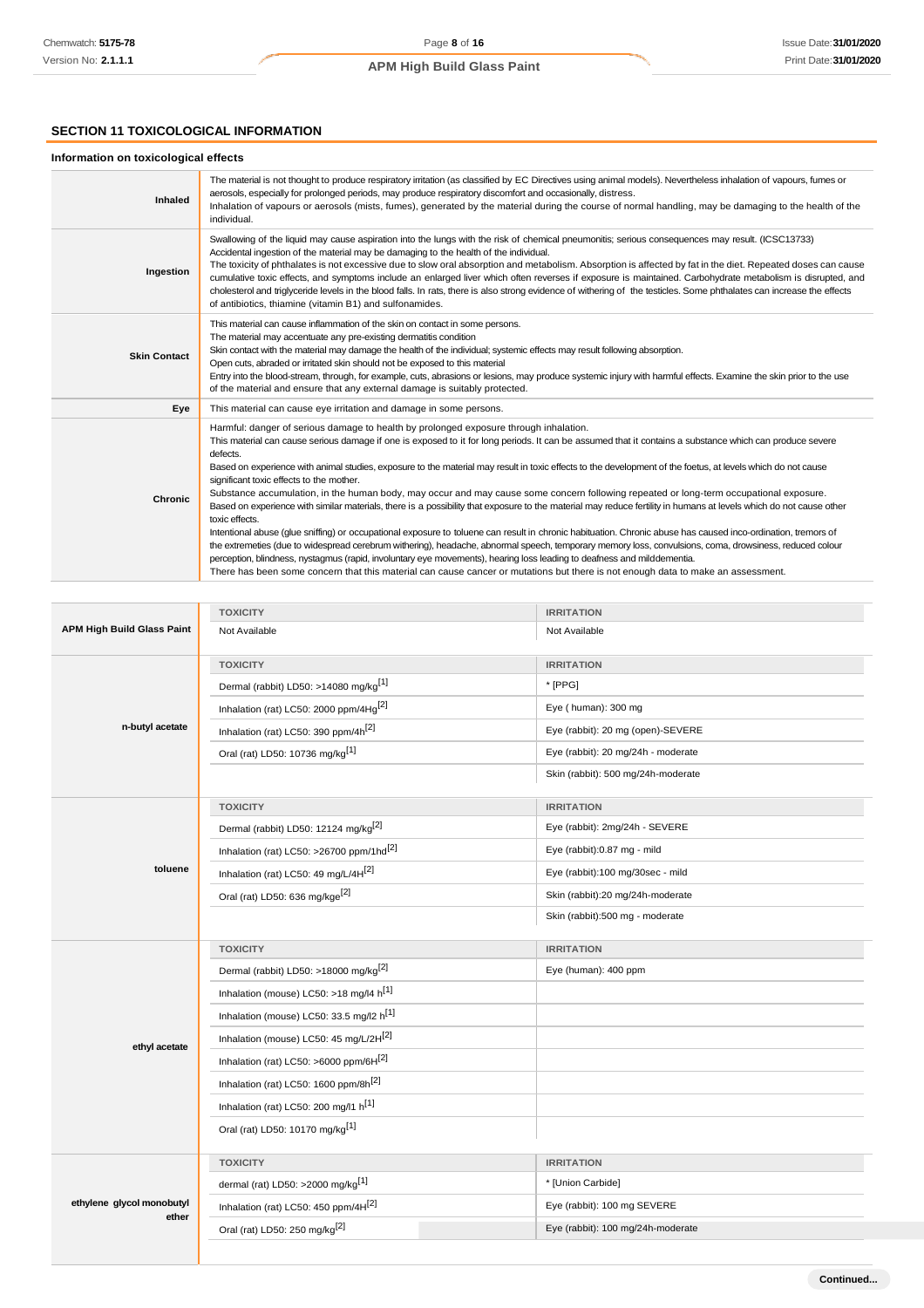|                        |                                                                                                                                                                                                                                                                                                                                                                                                                                                                                                                                                                                                                                                                                                                                                                                                                                                                                                                                                                                                                                                                                                                                                                                                                                                                                                                                                                                                                                                                                                                                                                                                                                                                                                                                                                                                                                                                                                                                                                                                                                                                                                                                                                                                                                                                                                                                                                                                                                                                                                                                                                                                                                                                                                                                                                                                                                                                                                                                                                                                                                                                                                                                                                                                                                                                                                                                                                                                                                                                                                                                                                                                                                                                                                                                                                                                                                                                                                                                                                                                           | Skin (rabbit): 500 mg, open; mild  |
|------------------------|-----------------------------------------------------------------------------------------------------------------------------------------------------------------------------------------------------------------------------------------------------------------------------------------------------------------------------------------------------------------------------------------------------------------------------------------------------------------------------------------------------------------------------------------------------------------------------------------------------------------------------------------------------------------------------------------------------------------------------------------------------------------------------------------------------------------------------------------------------------------------------------------------------------------------------------------------------------------------------------------------------------------------------------------------------------------------------------------------------------------------------------------------------------------------------------------------------------------------------------------------------------------------------------------------------------------------------------------------------------------------------------------------------------------------------------------------------------------------------------------------------------------------------------------------------------------------------------------------------------------------------------------------------------------------------------------------------------------------------------------------------------------------------------------------------------------------------------------------------------------------------------------------------------------------------------------------------------------------------------------------------------------------------------------------------------------------------------------------------------------------------------------------------------------------------------------------------------------------------------------------------------------------------------------------------------------------------------------------------------------------------------------------------------------------------------------------------------------------------------------------------------------------------------------------------------------------------------------------------------------------------------------------------------------------------------------------------------------------------------------------------------------------------------------------------------------------------------------------------------------------------------------------------------------------------------------------------------------------------------------------------------------------------------------------------------------------------------------------------------------------------------------------------------------------------------------------------------------------------------------------------------------------------------------------------------------------------------------------------------------------------------------------------------------------------------------------------------------------------------------------------------------------------------------------------------------------------------------------------------------------------------------------------------------------------------------------------------------------------------------------------------------------------------------------------------------------------------------------------------------------------------------------------------------------------------------------------------------------------------------------------------|------------------------------------|
|                        | <b>TOXICITY</b>                                                                                                                                                                                                                                                                                                                                                                                                                                                                                                                                                                                                                                                                                                                                                                                                                                                                                                                                                                                                                                                                                                                                                                                                                                                                                                                                                                                                                                                                                                                                                                                                                                                                                                                                                                                                                                                                                                                                                                                                                                                                                                                                                                                                                                                                                                                                                                                                                                                                                                                                                                                                                                                                                                                                                                                                                                                                                                                                                                                                                                                                                                                                                                                                                                                                                                                                                                                                                                                                                                                                                                                                                                                                                                                                                                                                                                                                                                                                                                                           | <b>IRRITATION</b>                  |
|                        | Dermal (rabbit) LD50: 3434.4 mg/kg <sup>[1]</sup>                                                                                                                                                                                                                                                                                                                                                                                                                                                                                                                                                                                                                                                                                                                                                                                                                                                                                                                                                                                                                                                                                                                                                                                                                                                                                                                                                                                                                                                                                                                                                                                                                                                                                                                                                                                                                                                                                                                                                                                                                                                                                                                                                                                                                                                                                                                                                                                                                                                                                                                                                                                                                                                                                                                                                                                                                                                                                                                                                                                                                                                                                                                                                                                                                                                                                                                                                                                                                                                                                                                                                                                                                                                                                                                                                                                                                                                                                                                                                         | Eye (human): 50 ppm - irritant     |
| n-butanol              | Inhalation (rat) LC50: 24 mg/L/4H <sup>[2]</sup>                                                                                                                                                                                                                                                                                                                                                                                                                                                                                                                                                                                                                                                                                                                                                                                                                                                                                                                                                                                                                                                                                                                                                                                                                                                                                                                                                                                                                                                                                                                                                                                                                                                                                                                                                                                                                                                                                                                                                                                                                                                                                                                                                                                                                                                                                                                                                                                                                                                                                                                                                                                                                                                                                                                                                                                                                                                                                                                                                                                                                                                                                                                                                                                                                                                                                                                                                                                                                                                                                                                                                                                                                                                                                                                                                                                                                                                                                                                                                          | Eye (rabbit): 1.6 mg-SEVERE        |
|                        | Inhalation (rat) LC50: 8000 ppm/4hE[2]                                                                                                                                                                                                                                                                                                                                                                                                                                                                                                                                                                                                                                                                                                                                                                                                                                                                                                                                                                                                                                                                                                                                                                                                                                                                                                                                                                                                                                                                                                                                                                                                                                                                                                                                                                                                                                                                                                                                                                                                                                                                                                                                                                                                                                                                                                                                                                                                                                                                                                                                                                                                                                                                                                                                                                                                                                                                                                                                                                                                                                                                                                                                                                                                                                                                                                                                                                                                                                                                                                                                                                                                                                                                                                                                                                                                                                                                                                                                                                    | Eye (rabbit): 24 mg/24h-SEVERE     |
|                        | Oral (rat) LD50: 2292.3 mg/kg <sup>[1]</sup>                                                                                                                                                                                                                                                                                                                                                                                                                                                                                                                                                                                                                                                                                                                                                                                                                                                                                                                                                                                                                                                                                                                                                                                                                                                                                                                                                                                                                                                                                                                                                                                                                                                                                                                                                                                                                                                                                                                                                                                                                                                                                                                                                                                                                                                                                                                                                                                                                                                                                                                                                                                                                                                                                                                                                                                                                                                                                                                                                                                                                                                                                                                                                                                                                                                                                                                                                                                                                                                                                                                                                                                                                                                                                                                                                                                                                                                                                                                                                              | Skin (rabbit): 405 mg/24h-moderate |
|                        | <b>TOXICITY</b>                                                                                                                                                                                                                                                                                                                                                                                                                                                                                                                                                                                                                                                                                                                                                                                                                                                                                                                                                                                                                                                                                                                                                                                                                                                                                                                                                                                                                                                                                                                                                                                                                                                                                                                                                                                                                                                                                                                                                                                                                                                                                                                                                                                                                                                                                                                                                                                                                                                                                                                                                                                                                                                                                                                                                                                                                                                                                                                                                                                                                                                                                                                                                                                                                                                                                                                                                                                                                                                                                                                                                                                                                                                                                                                                                                                                                                                                                                                                                                                           | <b>IRRITATION</b>                  |
|                        | Dermal (rabbit) LD50: >8100 mg/kg <sup>[1]</sup>                                                                                                                                                                                                                                                                                                                                                                                                                                                                                                                                                                                                                                                                                                                                                                                                                                                                                                                                                                                                                                                                                                                                                                                                                                                                                                                                                                                                                                                                                                                                                                                                                                                                                                                                                                                                                                                                                                                                                                                                                                                                                                                                                                                                                                                                                                                                                                                                                                                                                                                                                                                                                                                                                                                                                                                                                                                                                                                                                                                                                                                                                                                                                                                                                                                                                                                                                                                                                                                                                                                                                                                                                                                                                                                                                                                                                                                                                                                                                          | - mild                             |
|                        | Inhalation (rat) LC50: 23.5 mg/L/8H <sup>[2]</sup>                                                                                                                                                                                                                                                                                                                                                                                                                                                                                                                                                                                                                                                                                                                                                                                                                                                                                                                                                                                                                                                                                                                                                                                                                                                                                                                                                                                                                                                                                                                                                                                                                                                                                                                                                                                                                                                                                                                                                                                                                                                                                                                                                                                                                                                                                                                                                                                                                                                                                                                                                                                                                                                                                                                                                                                                                                                                                                                                                                                                                                                                                                                                                                                                                                                                                                                                                                                                                                                                                                                                                                                                                                                                                                                                                                                                                                                                                                                                                        | Eye (human): 350 ppm -irritant     |
| methyl ethyl ketone    | Inhalation (rat) LC50: 50.1 mg/L/8 hr <sup>[2]</sup><br>Eye (rabbit): 80 mg - irritant                                                                                                                                                                                                                                                                                                                                                                                                                                                                                                                                                                                                                                                                                                                                                                                                                                                                                                                                                                                                                                                                                                                                                                                                                                                                                                                                                                                                                                                                                                                                                                                                                                                                                                                                                                                                                                                                                                                                                                                                                                                                                                                                                                                                                                                                                                                                                                                                                                                                                                                                                                                                                                                                                                                                                                                                                                                                                                                                                                                                                                                                                                                                                                                                                                                                                                                                                                                                                                                                                                                                                                                                                                                                                                                                                                                                                                                                                                                    |                                    |
|                        | Oral (rat) LD50: 3474.9 mg/kg <sup>[1]</sup>                                                                                                                                                                                                                                                                                                                                                                                                                                                                                                                                                                                                                                                                                                                                                                                                                                                                                                                                                                                                                                                                                                                                                                                                                                                                                                                                                                                                                                                                                                                                                                                                                                                                                                                                                                                                                                                                                                                                                                                                                                                                                                                                                                                                                                                                                                                                                                                                                                                                                                                                                                                                                                                                                                                                                                                                                                                                                                                                                                                                                                                                                                                                                                                                                                                                                                                                                                                                                                                                                                                                                                                                                                                                                                                                                                                                                                                                                                                                                              | Skin (rabbit): 402 mg/24 hr - mild |
|                        |                                                                                                                                                                                                                                                                                                                                                                                                                                                                                                                                                                                                                                                                                                                                                                                                                                                                                                                                                                                                                                                                                                                                                                                                                                                                                                                                                                                                                                                                                                                                                                                                                                                                                                                                                                                                                                                                                                                                                                                                                                                                                                                                                                                                                                                                                                                                                                                                                                                                                                                                                                                                                                                                                                                                                                                                                                                                                                                                                                                                                                                                                                                                                                                                                                                                                                                                                                                                                                                                                                                                                                                                                                                                                                                                                                                                                                                                                                                                                                                                           | Skin (rabbit):13.78mg/24 hr open   |
|                        | <b>TOXICITY</b>                                                                                                                                                                                                                                                                                                                                                                                                                                                                                                                                                                                                                                                                                                                                                                                                                                                                                                                                                                                                                                                                                                                                                                                                                                                                                                                                                                                                                                                                                                                                                                                                                                                                                                                                                                                                                                                                                                                                                                                                                                                                                                                                                                                                                                                                                                                                                                                                                                                                                                                                                                                                                                                                                                                                                                                                                                                                                                                                                                                                                                                                                                                                                                                                                                                                                                                                                                                                                                                                                                                                                                                                                                                                                                                                                                                                                                                                                                                                                                                           | <b>IRRITATION</b>                  |
|                        | Dermal (rabbit) LD50: >21000 mg/kg <sup>[2]</sup>                                                                                                                                                                                                                                                                                                                                                                                                                                                                                                                                                                                                                                                                                                                                                                                                                                                                                                                                                                                                                                                                                                                                                                                                                                                                                                                                                                                                                                                                                                                                                                                                                                                                                                                                                                                                                                                                                                                                                                                                                                                                                                                                                                                                                                                                                                                                                                                                                                                                                                                                                                                                                                                                                                                                                                                                                                                                                                                                                                                                                                                                                                                                                                                                                                                                                                                                                                                                                                                                                                                                                                                                                                                                                                                                                                                                                                                                                                                                                         | Not Available                      |
| dibutyl phthalate      | Inhalation (mouse) LC50: 25 mg/L/2H <sup>[2]</sup>                                                                                                                                                                                                                                                                                                                                                                                                                                                                                                                                                                                                                                                                                                                                                                                                                                                                                                                                                                                                                                                                                                                                                                                                                                                                                                                                                                                                                                                                                                                                                                                                                                                                                                                                                                                                                                                                                                                                                                                                                                                                                                                                                                                                                                                                                                                                                                                                                                                                                                                                                                                                                                                                                                                                                                                                                                                                                                                                                                                                                                                                                                                                                                                                                                                                                                                                                                                                                                                                                                                                                                                                                                                                                                                                                                                                                                                                                                                                                        |                                    |
|                        | Oral (rat) LD50: 6279 mg/kg <sup>[1]</sup>                                                                                                                                                                                                                                                                                                                                                                                                                                                                                                                                                                                                                                                                                                                                                                                                                                                                                                                                                                                                                                                                                                                                                                                                                                                                                                                                                                                                                                                                                                                                                                                                                                                                                                                                                                                                                                                                                                                                                                                                                                                                                                                                                                                                                                                                                                                                                                                                                                                                                                                                                                                                                                                                                                                                                                                                                                                                                                                                                                                                                                                                                                                                                                                                                                                                                                                                                                                                                                                                                                                                                                                                                                                                                                                                                                                                                                                                                                                                                                |                                    |
|                        | 1. Value obtained from Europe ECHA Registered Substances - Acute toxicity 2.* Value obtained from manufacturer's SDS. Unless otherwise specified data                                                                                                                                                                                                                                                                                                                                                                                                                                                                                                                                                                                                                                                                                                                                                                                                                                                                                                                                                                                                                                                                                                                                                                                                                                                                                                                                                                                                                                                                                                                                                                                                                                                                                                                                                                                                                                                                                                                                                                                                                                                                                                                                                                                                                                                                                                                                                                                                                                                                                                                                                                                                                                                                                                                                                                                                                                                                                                                                                                                                                                                                                                                                                                                                                                                                                                                                                                                                                                                                                                                                                                                                                                                                                                                                                                                                                                                     |                                    |
| Legend:                | extracted from RTECS - Register of Toxic Effect of chemical Substances                                                                                                                                                                                                                                                                                                                                                                                                                                                                                                                                                                                                                                                                                                                                                                                                                                                                                                                                                                                                                                                                                                                                                                                                                                                                                                                                                                                                                                                                                                                                                                                                                                                                                                                                                                                                                                                                                                                                                                                                                                                                                                                                                                                                                                                                                                                                                                                                                                                                                                                                                                                                                                                                                                                                                                                                                                                                                                                                                                                                                                                                                                                                                                                                                                                                                                                                                                                                                                                                                                                                                                                                                                                                                                                                                                                                                                                                                                                                    |                                    |
|                        |                                                                                                                                                                                                                                                                                                                                                                                                                                                                                                                                                                                                                                                                                                                                                                                                                                                                                                                                                                                                                                                                                                                                                                                                                                                                                                                                                                                                                                                                                                                                                                                                                                                                                                                                                                                                                                                                                                                                                                                                                                                                                                                                                                                                                                                                                                                                                                                                                                                                                                                                                                                                                                                                                                                                                                                                                                                                                                                                                                                                                                                                                                                                                                                                                                                                                                                                                                                                                                                                                                                                                                                                                                                                                                                                                                                                                                                                                                                                                                                                           |                                    |
|                        | The material may produce severe irritation to the eye causing pronounced inflammation. Repeated or prolonged exposure to irritants may produce<br>conjunctivitis.                                                                                                                                                                                                                                                                                                                                                                                                                                                                                                                                                                                                                                                                                                                                                                                                                                                                                                                                                                                                                                                                                                                                                                                                                                                                                                                                                                                                                                                                                                                                                                                                                                                                                                                                                                                                                                                                                                                                                                                                                                                                                                                                                                                                                                                                                                                                                                                                                                                                                                                                                                                                                                                                                                                                                                                                                                                                                                                                                                                                                                                                                                                                                                                                                                                                                                                                                                                                                                                                                                                                                                                                                                                                                                                                                                                                                                         |                                    |
| <b>N-BUTYL ACETATE</b> | The material may cause skin irritation after prolonged or repeated exposure and may produce on contact skin redness, swelling, the production of vesicles,                                                                                                                                                                                                                                                                                                                                                                                                                                                                                                                                                                                                                                                                                                                                                                                                                                                                                                                                                                                                                                                                                                                                                                                                                                                                                                                                                                                                                                                                                                                                                                                                                                                                                                                                                                                                                                                                                                                                                                                                                                                                                                                                                                                                                                                                                                                                                                                                                                                                                                                                                                                                                                                                                                                                                                                                                                                                                                                                                                                                                                                                                                                                                                                                                                                                                                                                                                                                                                                                                                                                                                                                                                                                                                                                                                                                                                                |                                    |
|                        | scaling and thickening of the skin.                                                                                                                                                                                                                                                                                                                                                                                                                                                                                                                                                                                                                                                                                                                                                                                                                                                                                                                                                                                                                                                                                                                                                                                                                                                                                                                                                                                                                                                                                                                                                                                                                                                                                                                                                                                                                                                                                                                                                                                                                                                                                                                                                                                                                                                                                                                                                                                                                                                                                                                                                                                                                                                                                                                                                                                                                                                                                                                                                                                                                                                                                                                                                                                                                                                                                                                                                                                                                                                                                                                                                                                                                                                                                                                                                                                                                                                                                                                                                                       |                                    |
|                        | The material may cause skin irritation after prolonged or repeated exposure and may produce on contact skin redness, swelling, the production of vesicles,<br>scaling and thickening of the skin.<br>For toluene:<br><b>Acute Toxicity</b><br>Humans exposed to intermediate to high levels of toluene for short periods of time experience adverse central nervous system effects ranging from<br>headaches to intoxication, convulsions, narcosis, and death. Similar effects are observed in short-term animal studies.<br>Humans - Toluene ingestion or inhalation can result in severe central nervous system depression, and in large doses, can act as a narcotic. The<br>ingestion of about 60 mL resulted in fatal nervous system depression within 30 minutes in one reported case.<br>Constriction and necrosis of myocardial fibers, markedly swollen liver, congestion and haemorrhage of the lungs and acute tubular necrosis were found on<br>autopsy.<br>Central nervous system effects (headaches, dizziness, intoxication) and eye irritation occurred following inhalation exposure to 100 ppm toluene 6<br>hours/day for 4 days.<br>Exposure to 600 ppm for 8 hours resulted in the same and more serious symptoms including euphoria, dilated pupils, convulsions, and nausea. Exposure<br>to 10,000-30,000 ppm has been reported to cause narcosis and death                                                                                                                                                                                                                                                                                                                                                                                                                                                                                                                                                                                                                                                                                                                                                                                                                                                                                                                                                                                                                                                                                                                                                                                                                                                                                                                                                                                                                                                                                                                                                                                                                                                                                                                                                                                                                                                                                                                                                                                                                                                                                                                                                                                                                                                                                                                                                                                                                                                                                                                                                                                                                        |                                    |
| <b>TOLUENE</b>         | Toluene can also strip the skin of lipids causing dermatitis<br>Animals - The initial effects are instability and incoordination, lachrymation and sniffles (respiratory exposure), followed by narcosis. Animals die of<br>respiratory failure from severe nervous system depression. Cloudy swelling of the kidneys was reported in rats following inhalation exposure to 1600 ppm, 18-<br>20 hours/day for 3 days<br><b>Subchronic/Chronic Effects:</b><br>Repeat doses of toluene cause adverse central nervous system effects and can damage the upper respiratory system, the liver, and the kidney. Adverse<br>effects occur as a result from both oral and the inhalation exposures. A reported lowest-observed-effect level in humans for adverse neurobehavioral effects<br>is 88 ppm.<br>Humans - Chronic occupational exposure and incidences of toluene abuse have resulted in hepatomegaly and liver function changes. It has also resulted<br>in nephrotoxicity and, in one case, was a cardiac sensitiser and fatal cardiotoxin.<br>Neural and cerebellar dystrophy were reported in several cases of habitual "glue sniffing." An epidemiological study in France on workers chronically<br>exposed to toluene fumes reported leukopenia and neutropenia. Exposure levels were not given in the secondary reference; however, the average urinary<br>excretion of hippuric acid, a metabolite of toluene, was given as 4 g/L compared to a normal level of 0.6 g/L<br>Animals - The major target organs for the subchronic/chronic toxicity of toluene are the nervous system, liver, and kidney. Depressed immune response<br>has been reported in male mice given doses of 105 mg/kg/day for 28 days. Toluene in corn oil administered to F344 male and female rats by gavage 5<br>days/week for 13 weeks, induced prostration, hypoactivity, ataxia, piloerection, lachrymation, excess salivation, and body tremors at doses 2500 mg/kg. Liver,<br>kidney, and heart weights were also increased at this dose and histopathologic lesions were seen in the liver, kidneys, brain and urinary bladder. The<br>no-observed-adverse effect level (NOAEL) for the study was 312 mg/kg (223 mg/kg/day) and the lowest-observed-adverse effect level (LOAEL) for the<br>study was 625 mg/kg (446 mg/kg/day).<br><b>Developmental/Reproductive Toxicity</b><br>Exposures to high levels of toluene can result in adverse effects in the developing human foetus. Several studies have indicated that high levels of toluene<br>can also adversely effect the developing offspring in laboratory animals.<br>Humans - Variable growth, microcephaly, CNS dysfunction, attentional deficits, minor craniofacial and limb abnormalities, and developmental delay were<br>seen in three children exposed to toluene in utero as a result of maternal solvent abuse before and during pregnancy<br>Animals - Stemebral alterations, extra ribs, and missing tails were reported following treatment of rats with 1500 mg/m3 toluene 24 hours/day during days 9-<br>14 of gestation. Two of the dams died during the exposure. Another group of rats received 1000 mg/m3 8 hours/day during days 1-21 of gestation. No<br>matemal deaths or toxicity occurred, however, minor skeletal retardation was present in the exposed fetuses. CFLP Mice were exposed to 500 or 1500 mg/m3<br>toluene continuously during days 6-13 of pregnancy. All dams died at the high dose during the first 24 hours of exposure, however none died at 500 mg/m3.<br>Decreased foetal weight was reported, but there were no differences in the incidences of skeletal malformations or anomalies between the treated and control<br>offspring.<br>Absorption - Studies in humans and animals have demonstrated that toluene is readily absorbed via the lungs and the gastrointestinal tract. Absorption<br>through the skin is estimated at about 1% of that absorbed by the lungs when exposed to toluene vapor. |                                    |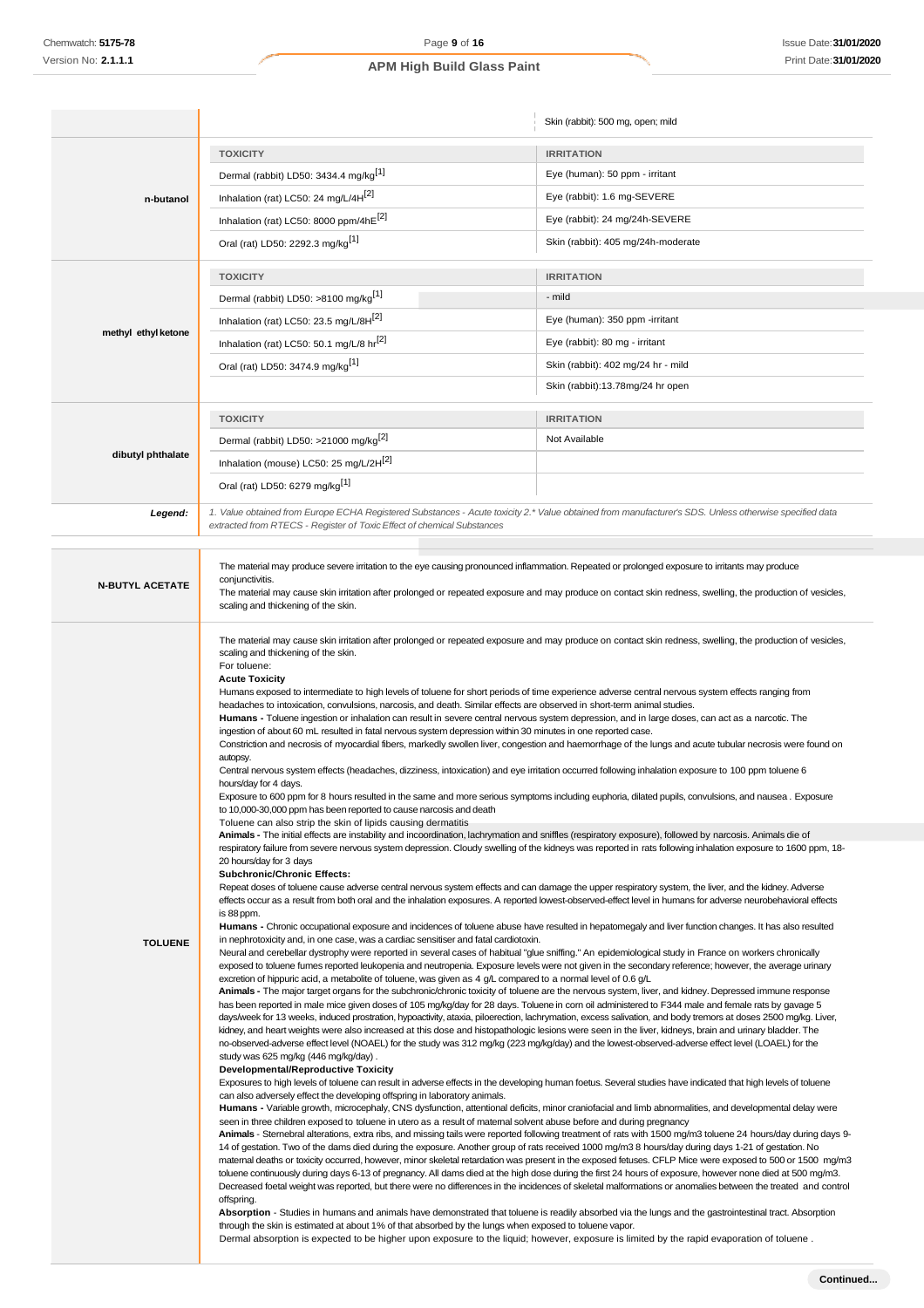

pulmonary edema and bronchopneumonia are relatively rare and usually only observed with extreme poisoning (e.g., in only 5 of 36 severely poisoned cases).

**Cardiovascular Effects.** Cardiovascular system involvement in humans occurs at the same time as respiratory system involvement, during the second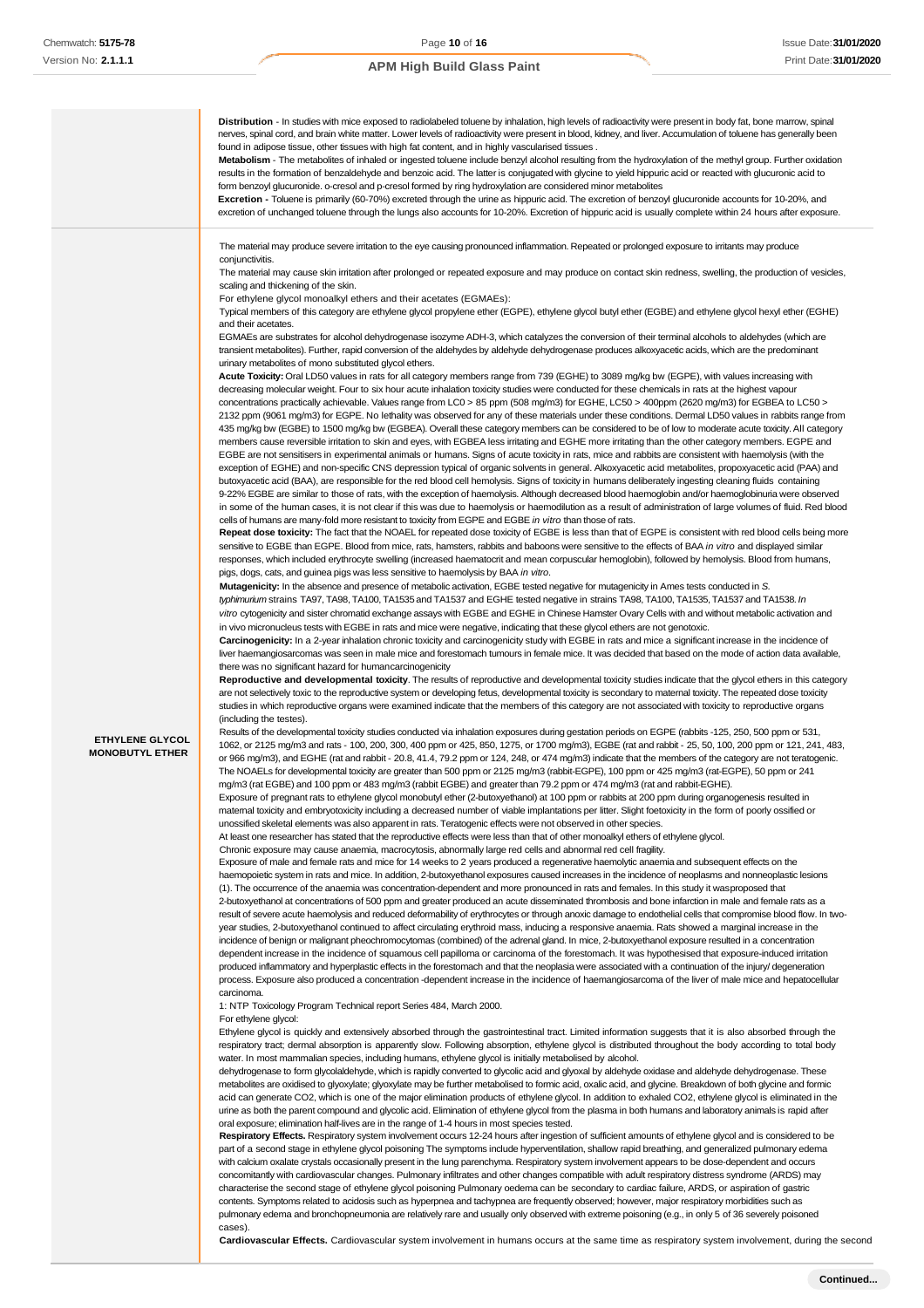phase of oral ethylene glycol poisoning, which is 12- 24 hours after acute exposure. The symptoms of cardiac involvement include tachycardia, ventricular gallop and cardiac enlargement. Ingestion of ethylene glycol may also cause hypertension or hypotension, which may progress to cardiogenic shock. Myocarditis has been observed at autopsy in cases of people who died following acute ingestion of ethylene glycol. As in the case of respiratory effects, cardiovascular involvement occurs with ingestion of relatively high doses of ethylene glycol.

Nevertheless, circulatory disturbances are a rare occurrence, having been reported in only 8 of 36 severely poisoned cases.Therefore, it appears that acute exposure to high levels of ethylene glycol can cause serious cardiovascular effects in humans. The effects of a long-term, low-dose exposure are unknown.

**Gastrointestinal Effects.** Nausea, vomiting with or without blood, pyrosis, and abdominal cramping and pain are common early effects of acute ethylene glycol ingestion. Acute effects of ethylene glycol ingestion in one patient included intermittent diarrhea and abdominal pain, which were attributed to mild colonic ischaemia; severe abdominal pain secondary to colonic stricture and perforation developed 3 months after ingestion, and histology of the resected colon showed birefringent crystals highly suggestive of oxalate deposition.

**Musculoskeletal Effects.** Reported musculoskeletal effects in cases of acute ethylene glycol poisoning have included diffuse muscle tenderness and myalgias associated with elevated serum creatinine phosphokinase levels, and myoclonic jerks and tetanic contractions associated with hypocalcaemia. **Hepatic Effects.** Central hydropic or fatty degeneration, parenchymal necrosis, and calcium oxalate crystals in the liver have been observed at autopsy in cases of people who died following acute ingestion of ethylene glycol.

**Renal Effects.** Adverse renal effects after ethylene glycol ingestion in humans can be observed during the third stage of ethylene glycol toxicity 24-72 hours after acute exposure. The hallmark of renal toxicity is the presence of birefringent calcium oxalate monohydrate crystals deposited in renal tubules and their presence in urine after ingestion of relatively high amounts of ethylene glycol. Other signs of nephrotoxicity can include tubular cell degeneration and necrosis and tubular interstitial inflammation. If untreated, the degree of renal damage caused by high doses of ethylene glycol progresses and leads to haematuria, proteinuria, decreased renal function, oliguria, anuria , and ultimately renal failure. These changes in the kidney are linked to acute tubular necrosis but normal or near normal renal function can return with adequate supportive therapy.

**Metabolic Effects.** One of the major adverse effects following acute oral exposure of humans to ethylene glycol involves metabolic changes. These changes occur as early as 12 hours after ethylene glycol exposure. Ethylene glycol intoxication is accompanied by metabolic acidosis which is manifested by decreased pH and bicarbonate content of serum and other bodily fluids caused by accumulation of excess glycolic acid. Other characteristic metabolic effects of ethylene glycol poisoning are increased serum anion gap, increased osmolal gap, and hypocalcaemia. Serum anion gap is calculated from concentrations of sodium, chloride, and bicarbonate, is normally 12-16 mM, and is typically elevated after ethylene glycol ingestion due to increases in unmeasured metabolite anions (mainlyglycolate).

**Neurological Effects:** Adverse neurological reactions are among the first symptoms to appear in humans after ethylene glycol ingestion. These early neurotoxic effects are also the only symptoms attributed to unmetabolised ethylene glycol. Together with metabolic changes, they occur during the period of 30 minutes to 12 hours after exposure and are considered to be part of the first stage in ethylene glycol intoxication. In cases of acute intoxication, in which a large amount of ethylene glycol is ingested over a very short time period, there is a progression of neurological manifestations which, if not treated, may lead to generalized seizures and coma. Ataxia, slurred speech, confusion, and somnolence are common during the initial phase of ethylene glycol intoxication as are irritation, restlessness, and disorientation. Cerebral edema and crystalline deposits of calcium oxalate in the walls of small blood vessels in the brain were found at autopsy in people who died after acute ethylene glycol ingestion.

Effects on cranial nerves appear late (generally 5-20 days post-ingestion), are relatively rare, and according to some investigators constitute a fourth, late cerebral phase in ethylene glycol intoxication. Clinical manifestations of the cranial neuropathy commonly involve lower motor neurons of the facial and bulbar nerves and are reversible over many months.

**Reproductive Effects:** Reproductive function after intermediate-duration oral exposure to ethylene glycol has been tested in three multi-generation studies (one in rats and two in mice) and several shorter studies (15-20 days in rats and mice). In these studies, effects on fertility, foetal viability, and male reproductive organs were observed in mice, while the only effect in rats was an increase in gestational duration.

**Developmental Effects:** The developmental toxicity of ethylene glycol has been assessed in several acute-duration studies using mice, rats, and rabbits. Available studies indicate that malformations, especially skeletal malformations occur in both mice and rats exposed during gestation; mice are apparently more sensitive to the developmental effects of ethylene glycol. Other evidence of embyrotoxicity in laboratory animals exposed to ethylene glycol exposure includes reduction in foetal body weight.

**Cancer:** No studies were located regarding cancer effects in humans or animals after dermal exposure to ethylene glycol.

**Genotoxic Effects**: Studies in humans have not addressed the genotoxic effects of ethylene glycol. However, available *in vivo* and *in vitro* laboratory studies provide consistently negative genotoxicity results for ethylene glycol.

NOTE: Changes in kidney, liver, spleen and lungs are observed in animals exposed to high concentrations of this substance by all routes. \*\* ASCC (NZ) SDS

Asthma-like symptoms may continue for months or even years after exposure to the material ceases. This may be due to a non-allergenic condition known as reactive airways dysfunction syndrome (RADS) which can occur following exposure to high levels of highly irritating compound. Key criteria for the diagnosis of RADS include the absence of preceding respiratory disease, in a non-atopic individual, with abrupt onset of persistent asthma-like symptoms within minutes to hours of a documented exposure to the irritant. A reversible airflow pattern, on spirometry, with the presence of moderate to severe bronchial hyperreactivity on methacholine challenge testing and the lack of minimal lymphocytic inflammation, without eosinophilia, have also been included in the criteria for diagnosis of RADS. RADS (or asthma) following an irritating inhalation is an infrequent disorder with rates related to the concentration of and duration of exposure to the irritating substance. Industrial bronchitis, on the other hand, is a disorder that occurs as result of exposure due to high concentrations of irritating substance (often particulate in nature) and is completely reversible after exposure ceases. The disorder is characterised by dyspnea, cough and mucusproduction.

The material may produce severe irritation to the eye causing pronounced inflammation. Repeated or prolonged exposure to irritants may produce conjunctivitis.

The material may cause skin irritation after prolonged or repeated exposure and may produce on contact skin redness, swelling, the production of vesicles, scaling and thickening of the skin.

#### for n-butanol

**N-BUTANOL**

**Acute toxicity:** n-Butanol (BA) was only slightly toxic to experimental animals following acute oral, dermal, or inhalation exposure. The acute oral LD50 values for female rats ranged from 790 to 4360 mg/kg. Different strains of rat were used in each of four studies, which may account for the variability. Oral LD50 values for mice, rabbits, hamsters, dogs, and male rats all fell within the same range. The rat inhalation LC0 of 8000 ppm (24000 mg/m3) indicates very low inhalation toxicity (no lethality at 8000 ppm). The rabbit dermal LD50 was 3402 mg/kg, indicating that BA can penetrate the skin, but not very readily. Animal experiments and human experience indicate that BA is, at most, moderately irritating to the skin, but it is a severe eye irritant. These effects are most likely due to BA's localised defatting and drying characteristics. Although no animal data are available, human studies and experience show that BA is not likely to be a skin sensitiser.

The median odor threshold for BA (0.17 ppm) is well below the lowest nasal irritation threshold in humans (289 ppm), allowing warning of possible chemical exposure prior to nasal irritation occurring. Human studies are complicated by the odor characteristics of the material, as the odor threshold is well below the levels at which irritation is observed.

**Repeat dose toxicity:** An in vivo toxicokinetics study confirmed the rapid metabolism of n-butyl acetate (BAc) to BA. Hydrolysis of BAc in blood and brain was estimated to be 99 percent complete within

2.7 minutes (elimination t1/2 = 0.41 minute). Thus, organisms exposed to BAc can experience appreciable tissue concentrations of BA. In this way, the results of toxicity studies with BAc can be used as supplemental, surrogate

data to provide information on the toxicity of BA.

A thirteen-week, subchronic exposure to BAc, the metabolic precursor of BA, produced transient hypoactivity (during exposure only) at 1500 and 3000 ppm (7185 and 14370 mg/m3) along with decreased body weight and food consumption, but no post exposure neurotoxicity even at 3000 ppm. A concurrent subchronic neurotoxicity study under the same exposure conditions showed no evidence of cumulative neurotoxicity based upon functional observational battery endpoints, quantitative motor activity, neuropathology and scheduled-controlled operant behavior endpoints. A no observable effect level (NOAEL) of 500 ppm (2395 mg/m3) was reported for systemic effects in rats, and a NOAEL of 3000 ppm (14370 mg/m3) was reported for post exposure neurotoxicity in rats.

**Reproductive toxicity:** Several studies indicate that BA is not a reproductive toxicant.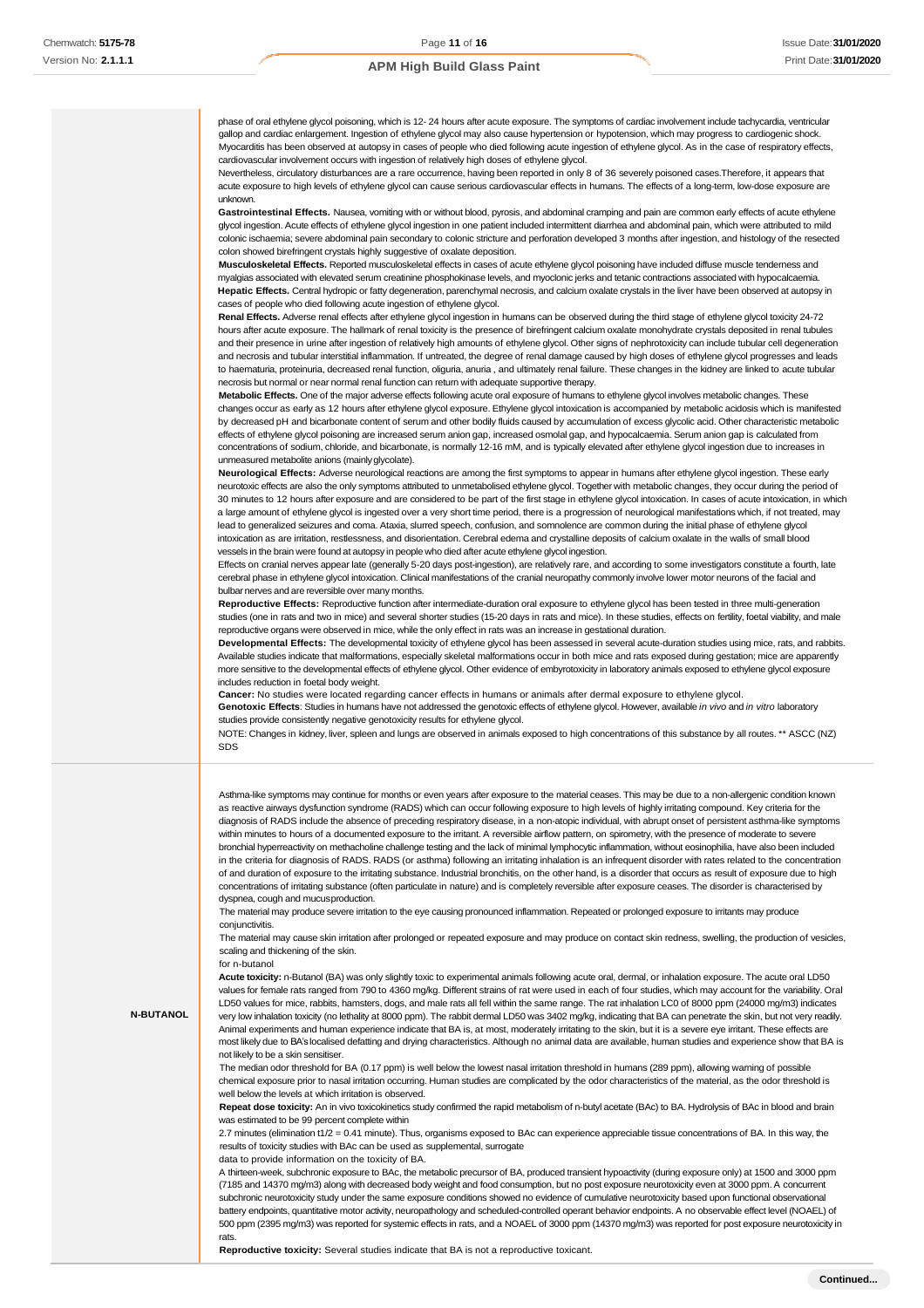#### Female rats exposed to 6000 ppm (18000 mg/m3) BA throughout gestation and male rats exposed to 6000 ppm (18000 mg/m3) BA for six weeks prior to mating showed no effects on fertility or pregnancy rate. Male rats given BA at 533 mg/kg/day for 5 days had no testicular toxicity. Developmental toxicity: BA produced only mild foetotoxicity and developmental alterations at or near the maternally toxic (even lethal) dose of 8000 ppm (24000 mg/m3) throughout gestation. Genotoxicity: An entire battery of negative in vitro tests and a negative in vivo micronucleus test indicate that BA is not genotoxic. **Carcinogenicity:** Based upon the battery of negative mutagenicity and clastogenicity findings, BA presents a very small potential for carcinogenicity. Asthma-like symptoms may continue for months or even years after exposure to the material ceases. This may be due to a non-allergenic condition known as reactive airways dysfunction syndrome (RADS) which can occur following exposure to high levels of highly irritating compound. Key criteria for the diagnosis of RADS include the absence of preceding respiratory disease, in a non-atopic individual, with abrupt onset of persistent asthma-like symptoms within minutes to hours of a documented exposure to the irritant. A reversible airflow pattern, on spirometry, with the presence of moderate to severe bronchial hyperreactivity on methacholine challenge testing and the lack of minimal lymphocytic inflammation, without eosinophilia, have also been included in the criteria for diagnosis of RADS. RADS (or asthma) following an irritating inhalation is an infrequent disorder with rates related to the concentration of and duration of exposure to the irritating substance. Industrial bronchitis, on the other hand, is a disorder that occurs as result of exposure due to high **METHYL ETHYL KETONE** concentrations of irritating substance (often particulate in nature) and is completely reversible after exposure ceases. The disorder is characterised by dyspnea, cough and mucusproduction. The material may cause skin irritation after prolonged or repeated exposure and may produce on contact skin redness, swelling, the production of vesicles, scaling and thickening of the skin. Methyl ethyl ketone is considered to have a low order of toxicity; however methyl ethyl ketone is often used in combination with other solvents and the toxic effects of the mix may be greater than either solvent alone. Combinations of n-hexane with methyl ethyl ketone and also methyl n-butyl ketone with methyl ethyl ketone show increase in peripheral neuropathy, a progressive disorder of nerves of extremities. Combinations with chloroform also show increase in toxicity For dibutyl phthalate (DBP): In studies on rats, DBP is absorbed through the skin, although in *in vitro* studies human skin has been found to be less permeable than rat skin to this compound. Studies in laboratory animals indicate that DBP is rapidly absorbed from the gastrointestinal tract, distributed primarily to the liver and kidneys of rats and excreted in urine as metabolites following oral or intravenous administration. Following inhalation, it was consistently detected at low concentrations in the brain. Available data indicate that in rats, following ingestion, DBP is metabolised by nonspecific esterases mainly in the small intestine to yield mono- *n*-butyl phthalate (MBP) with limited subsequent biochemical oxidation of the alkyl side chain of MBP. MBP is stable and resistant to hydrolysis of the second ester group. Accumulation has not been observed in any organ. The profile of effects following exposure to DBP is similar to that of other phthalate esters, which, in susceptible species, can induce hepatomegaly, increased numbers of hepatic peroxisomes, foetotoxicity, teratogenicity and testicular damage. **Acute toxicity:** The acute toxicity of DBP in rats and mice is low. Signs of acute toxicity in laboratory animals include depression of activity, laboured breathing and lack of coordination. In a case of accidental poisoning of a worker who ingested approximately 10 grams of DBP, recovery was gradual within two weeks and complete after 1 month. On the basis of limited available data in animal species, DBP appears to have little potential to irritate skin or eyes or to induce sensitization. In humans, a few cases of sensitization after exposure to DBP have been reported, although this was not confirmed in controlled studies of larger numbers of individuals reported only in secondary accounts **Repeat dose toxicity:** In short-term repeated-dose toxicity studies, effects at lowest levels in rats after oral administration for 5 to 21 days included peroxisome proliferation and hepatomegaly at doses of 420 mg/kg body weight per day or more. In longer-term studies, the effects in rats observed following ingestion of DBP for periods up to 7 months included reduced rate of weight gain at doses of 250 mg/kg body weight per day or more. Increase in relative liver weight has been observed at doses of 120 mg/kg body weight or more. Peroxisomal proliferation with increased peroxisomal enzyme activity has been observed at doses of 279 mg/kg body weight per day or more. Necrotic hepatic changes in Wistar rats have been reported at doses of 250 mg/kg body weight per day or more but not in F-344 or Sprague-Dawley rats exposed to up to 2500 mg/kg body weight per day. Alteration in testicular enzymes **DIBUTYL PHTHALATE** and degeneration of testicular germinal cells of rats have been observed at doses of 250 and 571 mg/kg body weight per day. There are considerable species differences in effects on the testes following exposure to DBP, minimal effects being observed in mice and hamsters at doses as high as 2000 mg/kg body weight per day. In mice, effects on body and organ weights and histological alterations in the liver indicative of metabolic stress have been reported in a recent subchronic bioassay, for which the no-observed-effect-level (NOEL) was 353 mg/kg body weight per day. **Developmental toxicity:** . In a continuous breeding protocol, which included cross-over mating and offspring assessment phases, rats were exposed to 0, 1000, 5000 or 10 000 mg DBP/kg in the diet (equivalent to 0, 66, 320 and 651 mg/kg body weight per day). In the first generation the reduction in pup weight in the mid-dose group, in the absence of any adverse effect on maternal weight, could be regarded as a developmental toxicity effect. There was also a significant reduction of live litter numbers at all three dose levels. The effects in the second generation were more severe, with reduced pup weight in all groups including the low-dose group, structural defects (such as prepucial/ penile malformations, seminiferous tubule degeneration, and absence or underdevelopment of the epididymides) in the mid- and high-dose groups, and severe effects on spermatogenesis in the high-dose group that were not seen in the parent animals. These results suggest that the adverse effects of DBP are more marked in animals exposed during development and maturation than in animals exposed as adults only. No clear NOEL was established in this study. The lowest-observed- adverse-effect-level (LOAEL) was considered to be 66 mg/kg body weight per day. The available studies show that DBP generally induces foetotoxic effects in the absence of maternal toxicity. Available data also indicate that DBP is teratogenic at high doses and that susceptibility to teratogenesis varies with developmental stage and period of administration. In mice, DBP caused dose-dependent increases in the number of resorptions and dead fetuses at oral doses of 400 mg/kg body weight per day or more. Dose-dependent decreases in fetal weights and number of viable litters were also observed in mice at these doses. Adequate carcinogenesis bioassays for DBP have not been conducted. The weight of the available evidence indicates that DBP is not genotoxic. The material may produce peroxisome proliferation. Peroxisomes are single, membrane limited organelles in the cytoplasm that are found in the cells of animals, plants, fungi, and protozoa. Available data indicate that phthalate esters are minimally toxic by swallowing, inhalation and skin contact. Repeated exposure may result in weight gain, liver enlargement and induction of liver enzymes. They may also cause shrinking of the testicles and other structural malformations. They may reduce male and female fertility and number of live births, according to animal testing. **Acute Toxicity Carcinogenicity**  $\circ$ **Skin Irritation/Corrosion ● ■ Productivity**  $\overline{\phantom{a}}$ **Serious Eye Damage/Irritation**<br> **Damage/Irritation**  $\circledcirc$

**sensitisation STOT - Repeated Exposure**

 $\checkmark$ **Mutagenicity Aspiration Hazard**

 $\checkmark$ 

*Legend: – Data required to make classificationavailable – Data available but does not fill the criteria for classification – Data Not Available to makeclassification*

**SECTION 12 ECOLOGICAL INFORMATION**

**Respiratory or Skin**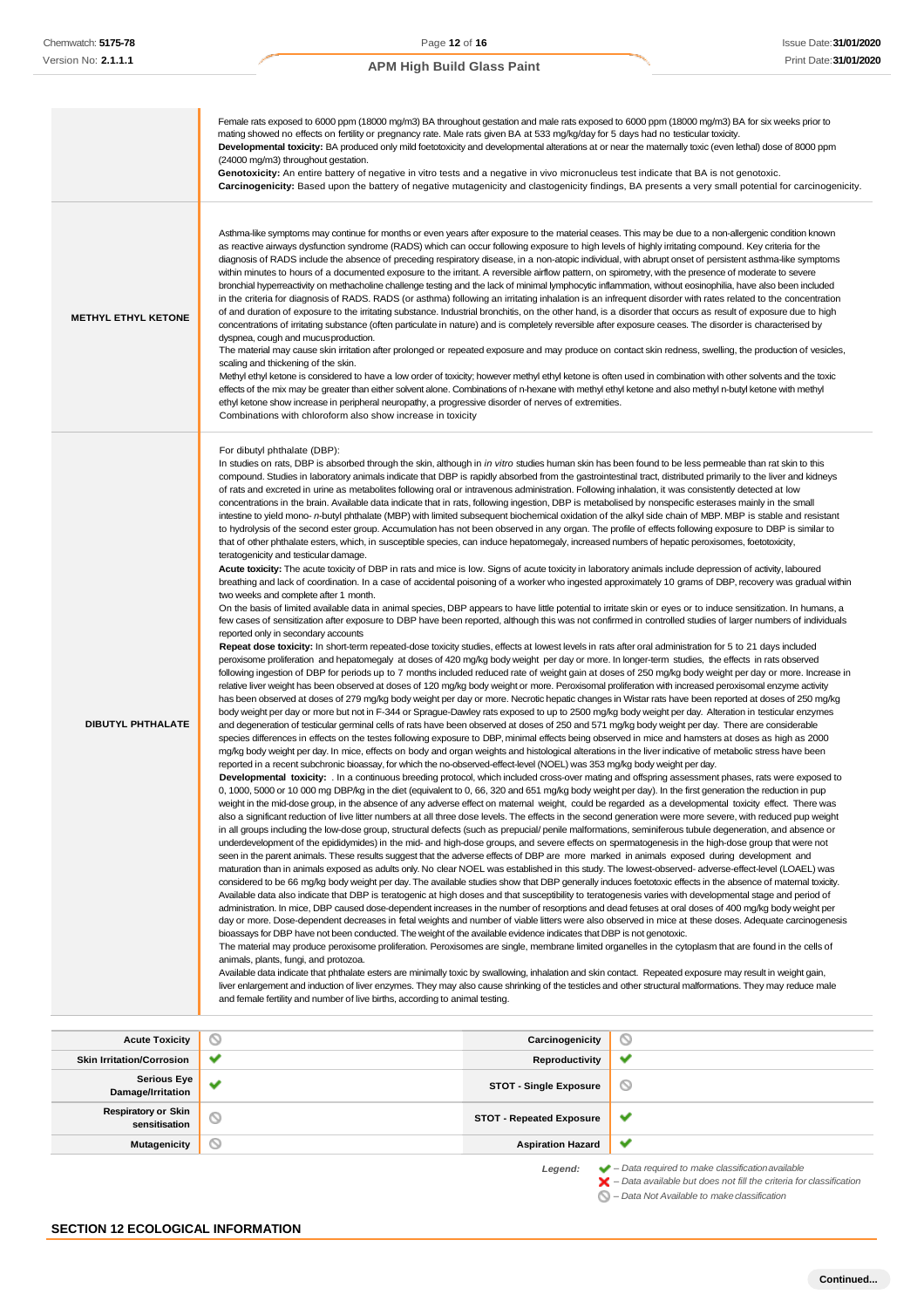#### **Toxicity**

On the basis of available evidence concerning either toxicity, persistence, potential to accumulate and or observed environmental fate and behaviour, the material may present a danger, immediate or long-term and /or delayed, to the structure and/ or functioning of natural ecosystems.

Harmful to aquatic organisms, may cause long-term adverse effects in the aquatic environment.

Do NOT allow product to come in contact with surface waters or to intertidal areas below the mean high water mark. Do not contaminate water when cleaning equipment or disposing of equipment wash-waters.

Wastes resulting from use of the product must be disposed of on site or at approved waste sites.

For Aromatic Substances Series:

Environmental Fate: Large, molecularly complex polycyclic aromatic hydrocarbons, or PAHs, are persistent in the environment longer than smaller PAHs.

Atmospheric Fate: PAHs are 'semi-volatile substances" which can move between the atmosphere and the Earth's surface in repeated, temperature-driven cycles of deposition and volatilization. Terrestrial Fate: BTEX compounds have the potential to move through soil and contaminate ground water, and their vapors are highly flammable and explosive.

Ecotoxicity - Within an aromatic series, acute toxicity increases with increasing alkyl substitution on the aromatic nucleus. The order of most toxic to least in a study using grass shrimp and brown shrimp was dimethylnaphthalenes > methylnaphthalenes >naphthalenes. Anthrcene is a phototoxic PAH. UV light greatly increases the toxicity of anthracene to bluegill sunfish. Biological resources in strong sunlight are at more risk than those that are not. PAHs in general are more frequently associated with chronic risks.

For Toluene: log Kow : 2.1-3;

log Koc : 1.12-2.85; Koc : 37-260; log Kom : 1.39-2.89; Half-life (hr) air : 2.4-104; Half-life (hr) H2O surface water : 5.55-528; Half-life (hr) H2O ground : 168-2628; Half-life (hr) soil : <48-240; Henry's Pa m3 /mol : 518-694; Henry's atm m3 /mol : 5.94; E-03BOD 5 0.86-2.12, 5%COD - 0.7-2.52,21-27%; ThOD - 3.13 ; BCF - 1.67-380;

log BCF - 0.22-3.28.

Atmospheric Fate: The majority of toluene evaporates to the atmosphere from the water and soil. The main degradation pathway for toluene in the atmosphere is reaction with photochemically produced hydroxyl radicals. The estimated atmospheric half life for toluene is about 13 hours. Toluene is also oxidized by reactions with atmospheric nitrogen dioxide, oxygen, and ozone, but these are minor degradation pathways. Photolysis is not considered a significant degradative pathway for toluene.

Terrestrial Fate: Toluene is moderately retarded by adsorption to soils rich in organic material, therefore, transport to ground water is dependent on soil composition. In unsaturated topsoil containing organic material, it has been estimated that 97% of the toluene is adsorbed to the soil and only about 2% is in the soil-water phase and transported with flowing groundwater. There is little retardation in sandy soils and 2-13% of the toluene was estimated to migrate with flowing water; the remainder was volatilized, biodegraded, or unaccounted for. In saturated deep soils with no soil-air phase, about 48% may be transported with flowing groundwater. In surface soil, volatilization to air is an important fate process for toluene. In the environment, biodegradation of toluene to carbon dioxide occurs with a typical half life of 1-7 days.

Aquatic Fate: An important fate process for toluene is volatilization, the rate of which depends on the amount of turbulence in the surface water. The volatilization of toluene from static water has a half life of 1-16 days, whereas from turbulent water the half life is 5-6 hours. Degradation of toluene in surface water occurs primarily by biodegradation with a half life of less than one day under favorable conditions (presence of microorganisms, microbial adaptation, and optimum temperature). Biodegradation also occurs in shallow groundwater and in salt water (at a reduced rate). No data are available on anaerobic degradation of toluene in deep ground water conditions where aerobic degradation would be minimal.

Ecotoxicity: Bioaccumulation in the food chain is predicted to be low. Toluene has moderate acute toxicity to aquatic organisms. Toluene is, on the average, slightly toxic to fathead minnow, guppies and goldfish and not acutely toxic to bluegill or channel catfish and crab. Toluene, on the average, is slightly toxic to crustaceans specifically, shrimp species including grass shrimp and daggerblade grass shrimp. Toluene has a negative effect on green algae during their growth phase. For n-Butyl Acetate:

Koc: ~200; log Kow: 1.78; Half-life (hr) air: 144; Half-life (hr) H2O surface water: 178 - 27156; Henry's atm: m3 /mol: 3.20E-04 BOD 5 if unstated: 0.15-1.02,7%; COD: 78%;  $ThOP: 2.207$ BCF : 4-14.

Environmental Fate: Terrestrial Fate - Butyl acetate is expected to have moderate mobility in soil. Volatilization of n-butyl acetate is expected from moist and dry soil surfaces. n-Butyl acetate may biodegrade in soil. Aquatic Fate: n-Butyl acetate is not expected to adsorb to suspended solids and sediment in water. Butyl acetate is expected to volatilize from water surfaces. Estimated half-lives for a model river and model lake are 7 and 127 hours respectively. Hydrolysis may be an important environmental fate for this compound. Atmospheric Fate: n-Butyl acetate is expected to exist solely as a vapour in the ambient atmosphere. Vapour-phase n-butyl acetate is degraded in the atmosphere by reaction with photochemically-produced hydroxyl radicals; the half-life for this reaction in air is estimated to be about 4 days.

Ecotoxicity: It is expected that bioconcentration in aquatic organisms is low. n-Butyl acetate is not acutely toxic to fish specifically, island silverside, bluegill sunfish, fathead minnow, and water fleas and has low toxicity to algae.

**DO NOT** discharge into sewer or waterways.

#### **Persistence and degradability**

| Ingredient                      | Persistence: Water/Soil     | <b>Persistence: Air</b>        |
|---------------------------------|-----------------------------|--------------------------------|
| n-butyl acetate                 | LOW                         | LOW                            |
| toluene                         | LOW (Half-life $= 28$ days) | LOW (Half-life $=$ 4.33 days)  |
| ethyl acetate                   | LOW (Half-life $= 14$ days) | LOW (Half-life $= 14.71$ days) |
| ethylene glycol monobutyl ether | LOW (Half-life $= 56$ days) | LOW (Half-life $= 1.37$ days)  |
| n-butanol                       | LOW (Half-life $= 54$ days) | LOW (Half-life $=$ 3.65 days)  |
| methyl ethyl ketone             | LOW (Half-life $= 14$ days) | LOW (Half-life $= 26.75$ days) |
| dibutyl phthalate               | LOW (Half-life $= 23$ days) | LOW (Half-life $=$ 3.08 days)  |

#### **Bioaccumulative potential**

| Ingredient                                         | <b>Bioaccumulation</b> |
|----------------------------------------------------|------------------------|
| n-butyl acetate                                    | $LOW (BCF = 14)$       |
| toluene                                            | $LOW (BCF = 90)$       |
| ethyl acetate                                      | $HIGH (BCF = 3300)$    |
| ethylene glycol monobutyl ether $LOW (BCF = 2.51)$ |                        |
| n-butanol                                          | LOW (BCF = $64$ )      |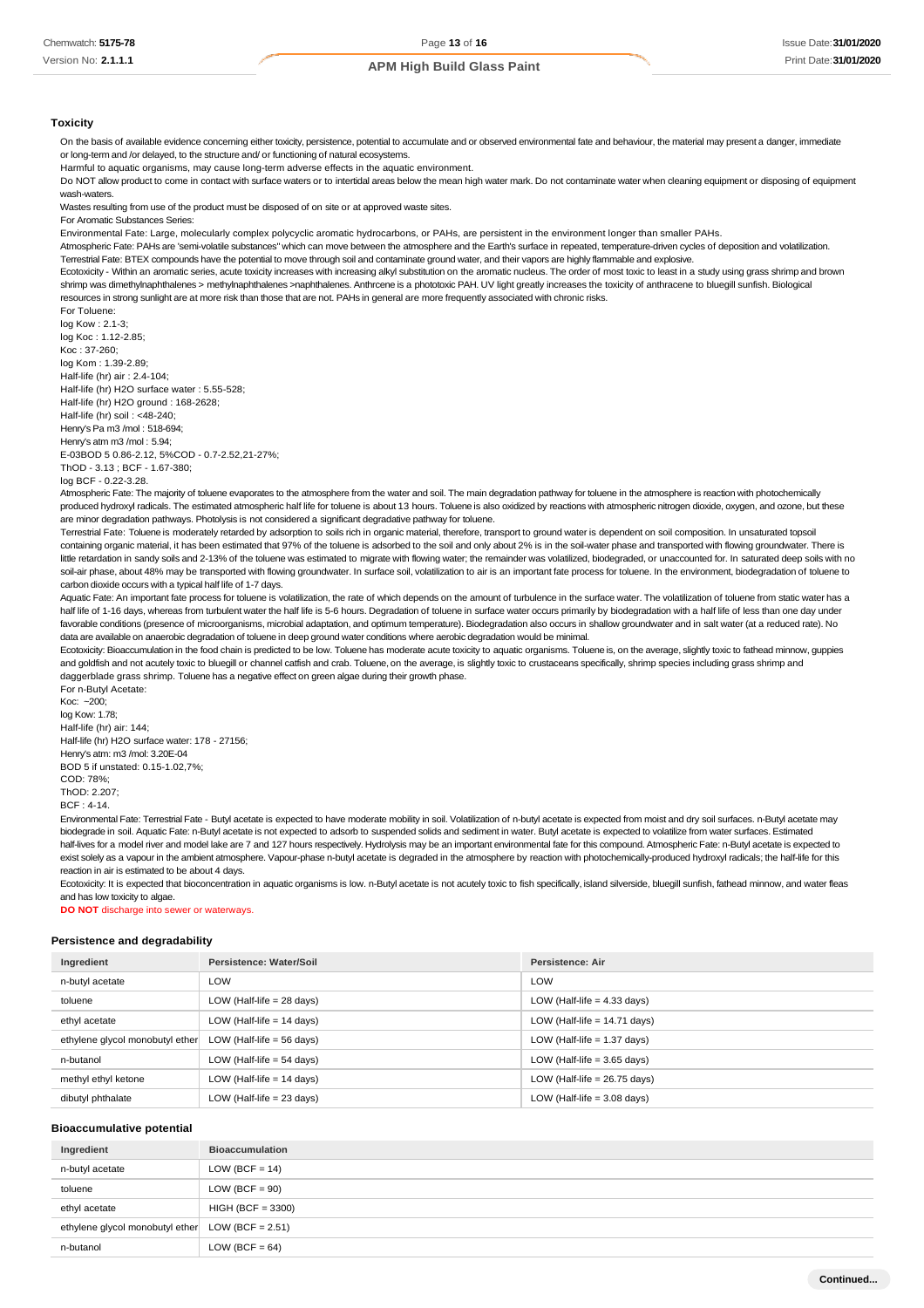| methyl ethyl ketone | LOW (LogKOW = $0.29$ ) |
|---------------------|------------------------|
| dibutyl phthalate   | LOW (BCF = $176$ )     |
|                     |                        |

## **Mobility in soil**

| Ingredient                      | <b>Mobility</b>        |
|---------------------------------|------------------------|
| n-butyl acetate                 | LOW ( $KOC = 20.86$ )  |
| toluene                         | LOW ( $KOC = 268$ )    |
| ethyl acetate                   | LOW ( $KOC = 6.131$ )  |
| ethylene glycol monobutyl ether | $HIGH (KOC = 1)$       |
| n-butanol                       | $MEDIUM (KOC = 2.443)$ |
| methyl ethyl ketone             | $MEDIUM (KOC = 3.827)$ |
| dibutyl phthalate               | LOW ( $KOC = 1460$ )   |

## **SECTION 13 DISPOSAL CONSIDERATIONS**

#### **Waste treatment methods**

|                     | Legislation addressing waste disposal requirements may differ by country, state and/ or territory. Each user must refer to laws operating in their area. In some<br>areas, certain wastes must be tracked. |
|---------------------|------------------------------------------------------------------------------------------------------------------------------------------------------------------------------------------------------------|
|                     | A Hierarchy of Controls seems to be common - the user should investigate:                                                                                                                                  |
|                     | Reduction                                                                                                                                                                                                  |
|                     | $\blacktriangleright$ Reuse                                                                                                                                                                                |
|                     | $\triangleright$ Recycling                                                                                                                                                                                 |
|                     | Disposal (if all else fails)                                                                                                                                                                               |
|                     |                                                                                                                                                                                                            |
|                     | This material may be recycled if unused, or if it has not been contaminated so as to make it unsuitable for its intended use. If it has been contaminated, it may be                                       |
|                     | possible to reclaim the product by filtration, distillation or some other means. Shelf life considerations should also be applied in making decisions of this type.                                        |
| Product / Packaging | Note that properties of a material may change in use, and recycling or reuse may not always be appropriate.                                                                                                |
| disposal            | DO NOT allow wash water from cleaning or process equipment to enter drains.                                                                                                                                |
|                     | It may be necessary to collect all wash water for treatment before disposal.                                                                                                                               |
|                     | In all cases disposal to sewer may be subject to local laws and regulations and these should be considered first.                                                                                          |
|                     | • Where in doubt contact the responsible authority.                                                                                                                                                        |
|                     | Recycle wherever possible.                                                                                                                                                                                 |
|                     | ► Consult manufacturer for recycling options or consult local or regional waste management authority for disposal if no suitable treatment or disposal facility                                            |
|                     | can be identified.                                                                                                                                                                                         |
|                     | ► Dispose of by: burial in a land-fill specifically licenced to accept chemical and / or pharmaceutical wastes or Incineration in a licenced apparatus (after                                              |
|                     | admixture with suitable combustible material).                                                                                                                                                             |
|                     | • Decontaminate empty containers. Observe all label safeguards until containers are cleaned and destroyed.                                                                                                 |
|                     |                                                                                                                                                                                                            |

## **SECTION 14 TRANSPORT INFORMATION**

## **Labels Required**

| Labois itoquitoa    |                      |
|---------------------|----------------------|
|                     | 7 ж<br><b>HANGER</b> |
| Marine Pollutant NO |                      |

## **Land transport (UN)**

| <b>UN number</b>             | 1263                                                                                                                                                                                          |  |
|------------------------------|-----------------------------------------------------------------------------------------------------------------------------------------------------------------------------------------------|--|
| Packing group                | Ш                                                                                                                                                                                             |  |
| UN proper shipping name      | PAINT (including paint, lacquer, enamel, stain, shellac, varnish, polish, liquid filler and liquid lacquer base) or PAINT RELATED MATERIAL (including paint<br>thinning or reducing compound) |  |
| <b>Environmental hazard</b>  | No relevant data                                                                                                                                                                              |  |
| Transport hazard class(es)   | Class<br>3<br>Subrisk<br>Not Applicable                                                                                                                                                       |  |
| Special precautions for user | Special provisions<br>163;367<br>5L<br>Limited quantity                                                                                                                                       |  |

## **Air transport (ICAO-IATA / DGR)**

| <b>UN number</b>            | 1263                                                                                                                                                                                         |  |
|-----------------------------|----------------------------------------------------------------------------------------------------------------------------------------------------------------------------------------------|--|
| Packing group               | $\mathbf{I}$                                                                                                                                                                                 |  |
| UN proper shipping name     | Paint (including paint, lacquer, enamel, stain, shellac, varnish, polish, liquid filler and liquid lacquer base); Paint related material (including paint thinning or<br>reducing compounds) |  |
| <b>Environmental hazard</b> | No relevant data                                                                                                                                                                             |  |
| Transport hazard class(es)  | <b>ICAO/IATA Class</b><br>3<br>ICAO / IATA Subrisk<br>Not Applicable                                                                                                                         |  |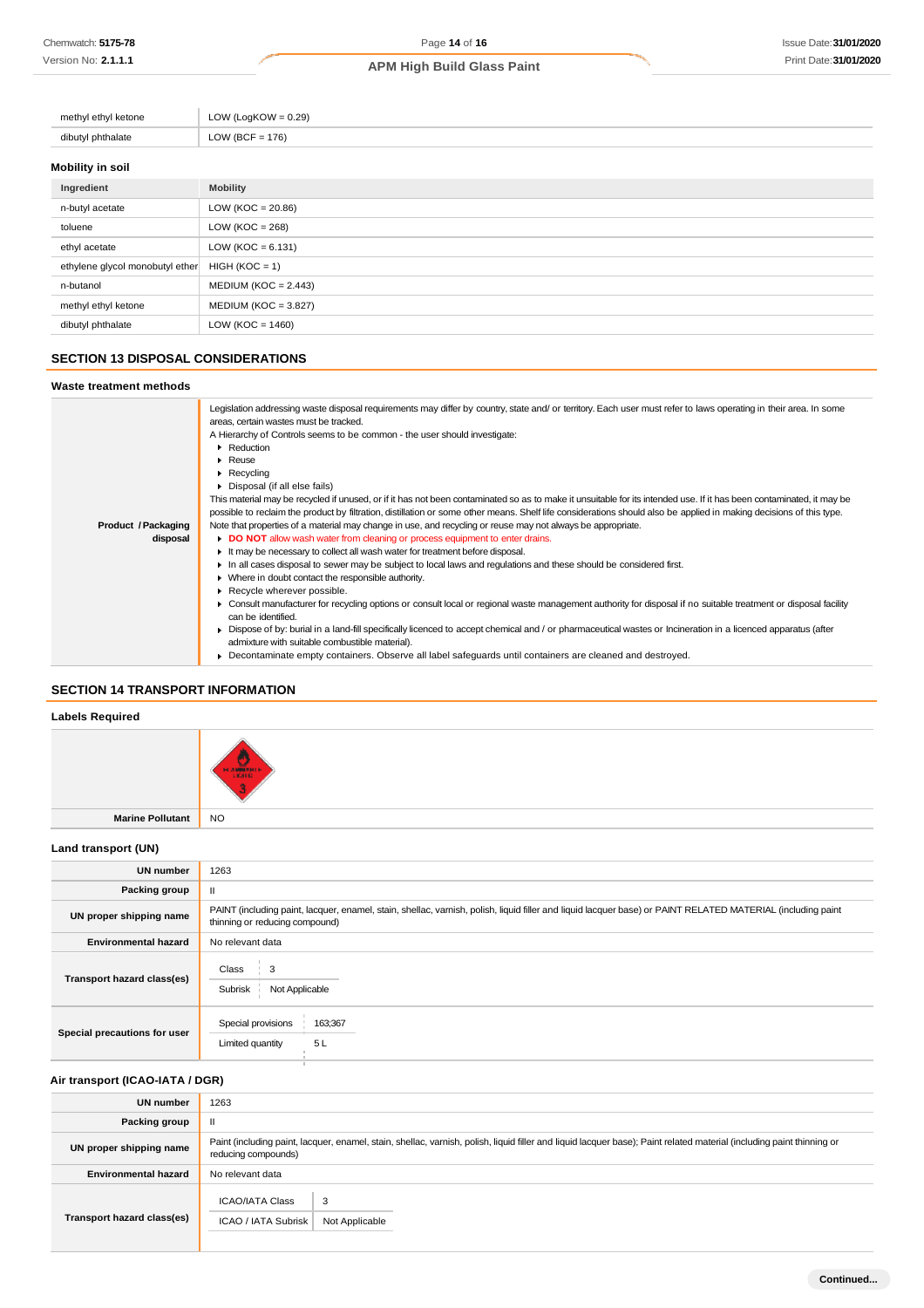|                              | <b>ERG Code</b><br>3L                                     |             |
|------------------------------|-----------------------------------------------------------|-------------|
|                              | Special provisions                                        | A3 A72 A192 |
|                              | Cargo Only Packing Instructions                           | 364         |
|                              | Cargo Only Maximum Qty / Pack                             | 60 L        |
| Special precautions for user | Passenger and Cargo Packing Instructions                  | 353         |
|                              | Passenger and Cargo Maximum Qty / Pack                    | 5L          |
|                              | Passenger and Cargo Limited Quantity Packing Instructions | Y341        |
|                              | Passenger and Cargo Limited Maximum Qty / Pack            | 1 L         |

#### **Sea transport (IMDG-Code / GGVSee)**

| <b>UN number</b>             | 1263                                                                                                                                                                                          |  |  |
|------------------------------|-----------------------------------------------------------------------------------------------------------------------------------------------------------------------------------------------|--|--|
| Packing group                |                                                                                                                                                                                               |  |  |
| UN proper shipping name      | PAINT (including paint, lacquer, enamel, stain, shellac, varnish, polish, liquid filler and liquid lacquer base) or PAINT RELATED MATERIAL (including paint<br>thinning or reducing compound) |  |  |
| <b>Environmental hazard</b>  | Not Applicable                                                                                                                                                                                |  |  |
| Transport hazard class(es)   | <b>IMDG Class</b><br><b>IMDG Subrisk</b><br>Not Applicable                                                                                                                                    |  |  |
| Special precautions for user | $F-E$ , S-E<br><b>EMS Number</b><br>163<br>Special provisions<br><b>Limited Quantities</b><br>5L                                                                                              |  |  |

### **Transport in bulk according to Annex II of MARPOL 73 / 78 and the IBC code**

| Source                                                                                | Ingredient          | <b>Pollution Category</b> |
|---------------------------------------------------------------------------------------|---------------------|---------------------------|
| IMO MARPOL 73/78 (Annex<br>II) - List of Noxious Liquid<br>Substances Carried in Bulk | n-butyl acetate     | Y                         |
| IMO MARPOL 73/78 (Annex<br>II) - List of Noxious Liquid<br>Substances Carried in Bulk | toluene             | Y                         |
| IMO MARPOL 73/78 (Annex<br>II) - List of Noxious Liquid<br>Substances Carried in Bulk | ethyl acetate       | Z                         |
| IMO MARPOL 73/78 (Annex<br>II) - List of Noxious Liquid<br>Substances Carried in Bulk | methyl ethyl ketone | Z                         |
| IMO MARPOL 73/78 (Annex<br>II) - List of Noxious Liquid<br>Substances Carried in Bulk | dibutyl phthalate   | $\times$                  |

## **SECTION 15 REGULATORY INFORMATION**

#### **Safety, health and environmental regulations / legislation specific for the substance or mixture**

## **N-BUTYL ACETATE(123-86-4) IS FOUND ON THE FOLLOWING REGULATORY LISTS**

Singapore Permissible Exposure Limits of Toxic Substances

## **TOLUENE(108-88-3) IS FOUND ON THE FOLLOWING REGULATORY LISTS**

Singapore Permissible Exposure Limits of Toxic Substances International Agency for Research on Cancer (IARC) - Agents Classified by the IARC Monographs

### **ETHYL ACETATE(141-78-6) IS FOUND ON THE FOLLOWING REGULATORY LISTS**

Singapore Permissible Exposure Limits of Toxic Substances

#### **ETHYLENE GLYCOL MONOBUTYL ETHER(111-76-2) IS FOUND ON THE FOLLOWING REGULATORY LISTS**

Singapore Permissible Exposure Limits of Toxic Substances International Agency for Research on Cancer (IARC) - Agents Classified by the IARC Monographs

#### **N-BUTANOL(71-36-3) IS FOUND ON THE FOLLOWING REGULATORY LISTS**

Singapore Permissible Exposure Limits of Toxic Substances

## **METHYL ETHYL KETONE(78-93-3) IS FOUND ON THE FOLLOWING REGULATORY LISTS**

Singapore Permissible Exposure Limits of Toxic Substances

## **DIBUTYL PHTHALATE(84-74-2) IS FOUND ON THE FOLLOWING REGULATORY LISTS**

Singapore Permissible Exposure Limits of Toxic Substances

| <b>Nation</b><br><b>rentor</b> | Status |
|--------------------------------|--------|
| AICS<br>alıs<br>$ -$<br>.      |        |